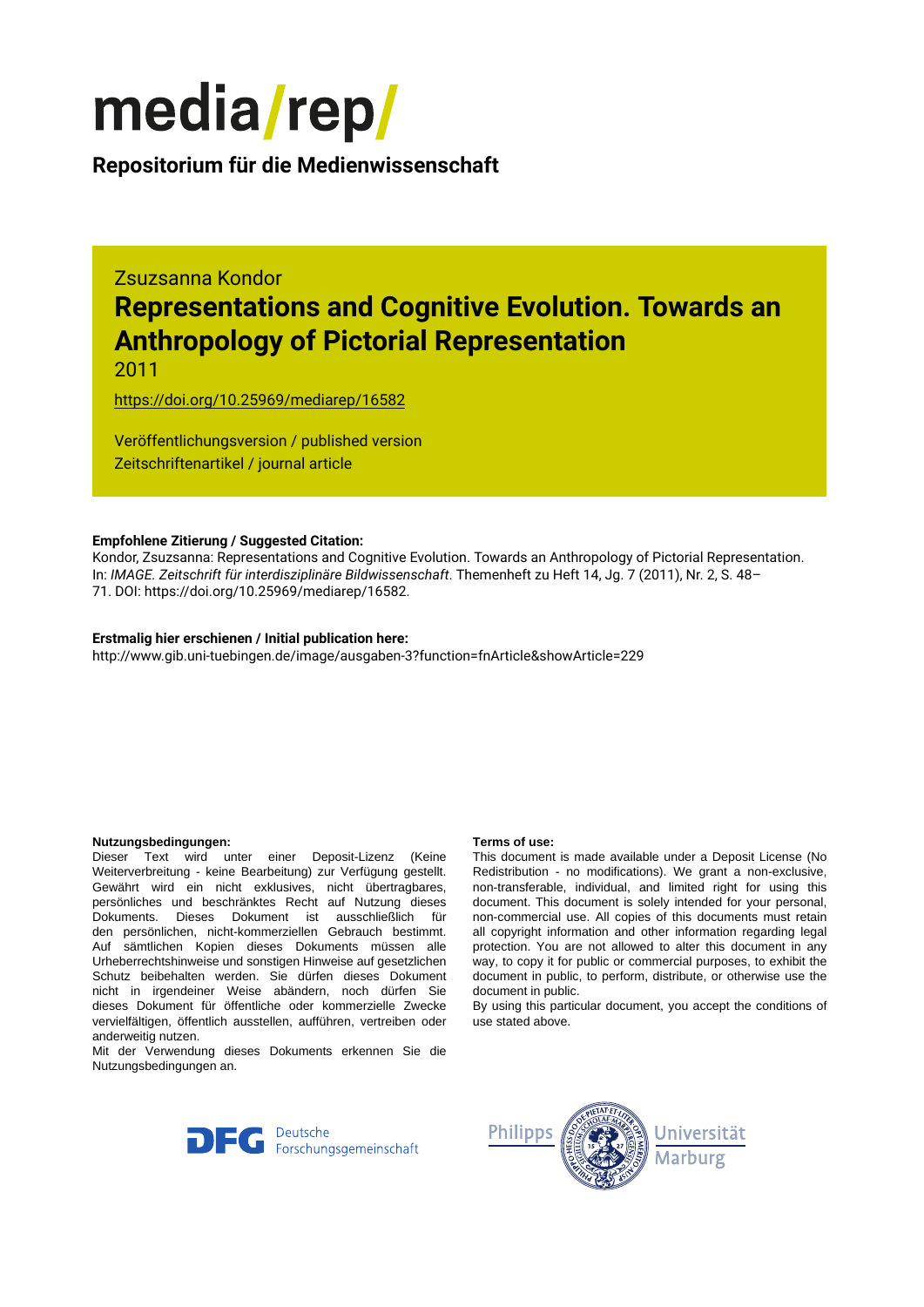# Zsuzsanna Kondor

# **Representations and Cognitive Evolution. Towards an Anthropology of Pictorial Representation**

#### **Abstract**

Im vorliegenden Beitrag werde ich für die Möglichkeit einer evolutionären Anthropologie des Bildes argumentieren. Ich werde mich dabei einerseits auf den Begriff der kognitiven Evolution Merlin Donalds stützen und auf der anderen Seite auf den Enaktivismus. Die beiden Ansätze können insofern als divergent betrachtet werden, als Donalds Theorie auf der Evolution repräsentationaler Fähigkeiten basiert, während Enaktivismus (sowohl in konservativer als auch in radikaler Perspektive) die Notwendigkeit mentaler Repräsentationen mindestens in bestimmten Fällen anzweifelt. Doch diese Divergenz führt, wie ich zeigen möchte, nicht in einen Widerspruch, vielmehr erhellen beide die Bedeutung des extrakraniellen Kontexts sowie der Darstellungstechniken, die Ideen, Ängste usw. manifestieren. Zunächst werde ich den speziellen Charakter eines Bildes, das als ein Bild von etwas konstruiert ist, erläutern; dann werde ich die notwendigen kognitiven Fähigkeiten der Wahrnehmung und Darstellung besprechen und schließlich die Bedeutung bildlicher Darstellung für die kognitive Evolution nachweisen.

In this paper I will argue for the possibility of a kind of evolutionary anthropology of images. I will rely on the notion of cognitive evolution as Merlin Donald construed it, on the one hand, and on the enactive account of vision, on the other hand. The two approaches can be seen as divergent, since the Donaldian theory is based on the evolution of representational capabilities,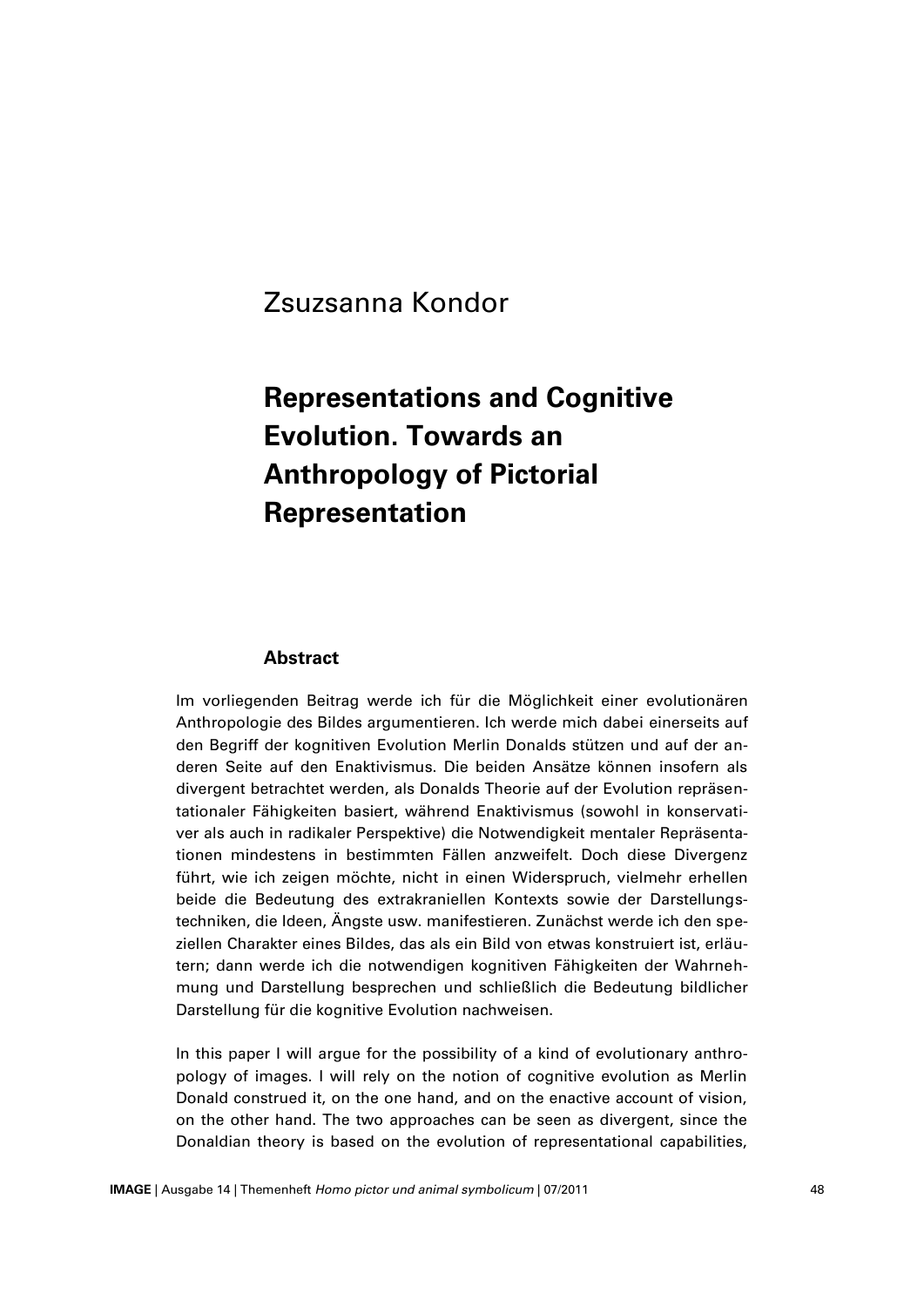while enactivism (both conservative and radical wings) challenges the necessity of mental representation, at least in certain cases. But, as I suggest, this divergence does not lead to a contradiction, rather both illuminate the importance of the extra-cranial context, and the importance of the representational techniques that make ideas, fears, etc. manifest. I will begin by outlining the special character of the image construed as the picture of something; then I will review the necessary cognitive capabilities of perception and depiction, and finally account for the role of pictorial representation in cognitive evolution.

#### **1. The Riddle of Images**

According to a widely accepted conception, »an image cannot be seen *as such* without the paradoxical trick of consciousness, an ability to see something as ›there' and ›not there‹ at the same time« (MITCHELL 1987: 17); or as Belting formulated the same idea in a rather enigmatic way, »what an image is: the *presence of an absence*« (BELTING 2005).

This paradox ascribed to images is based on the triad of the vehicle (the physical picture), the pictorial subject (the subject of pictorial representation), and the pictorial image (that represents its subject), and relates to the mostly implicit consideration of images as based on similarity or convention. First, I will attempt to show how the distinction of the elements of this triad relate to representationalism, and then focus on similarity.

Evan Thompson epitomizes the special character of picture-viewing with the help of the three distinct elements of a picture of something. As he put it,

The physical picture is present to perception, while the absent pictorial subject is represented, brought to presence by the pictorial image. In viewing and appreciating a picture, we are interested mainly in neither the physical picture nor the pictorial subject as such, but rather in the pictorial image that appears in the physical picture and represents the pictorial subject. (THOMPSON 2007: 288)

Thompson, with the help of the phenomenological distinction between the intentional act of presentation and re-presentation (THOMPSON 2007: 25f.), characterizes the main differences between perception, imagining, and picture viewing. According to this distinction, perceptual experience is always presentational (the subject of the experience is present), while remembering and imagination are re-presentational, since their subject is not present phenomenally. That is, re-presentational experience, though related to presentational experiences, is determined by the absence of its subject. Either we try remembering a face (and/or scenery), or by imagining it we represent it, even if we rely on earlier presentational experiences.

Even though we can, with the help of the conceptual distinction between the intentional act of presentation and re-presentation, nicely define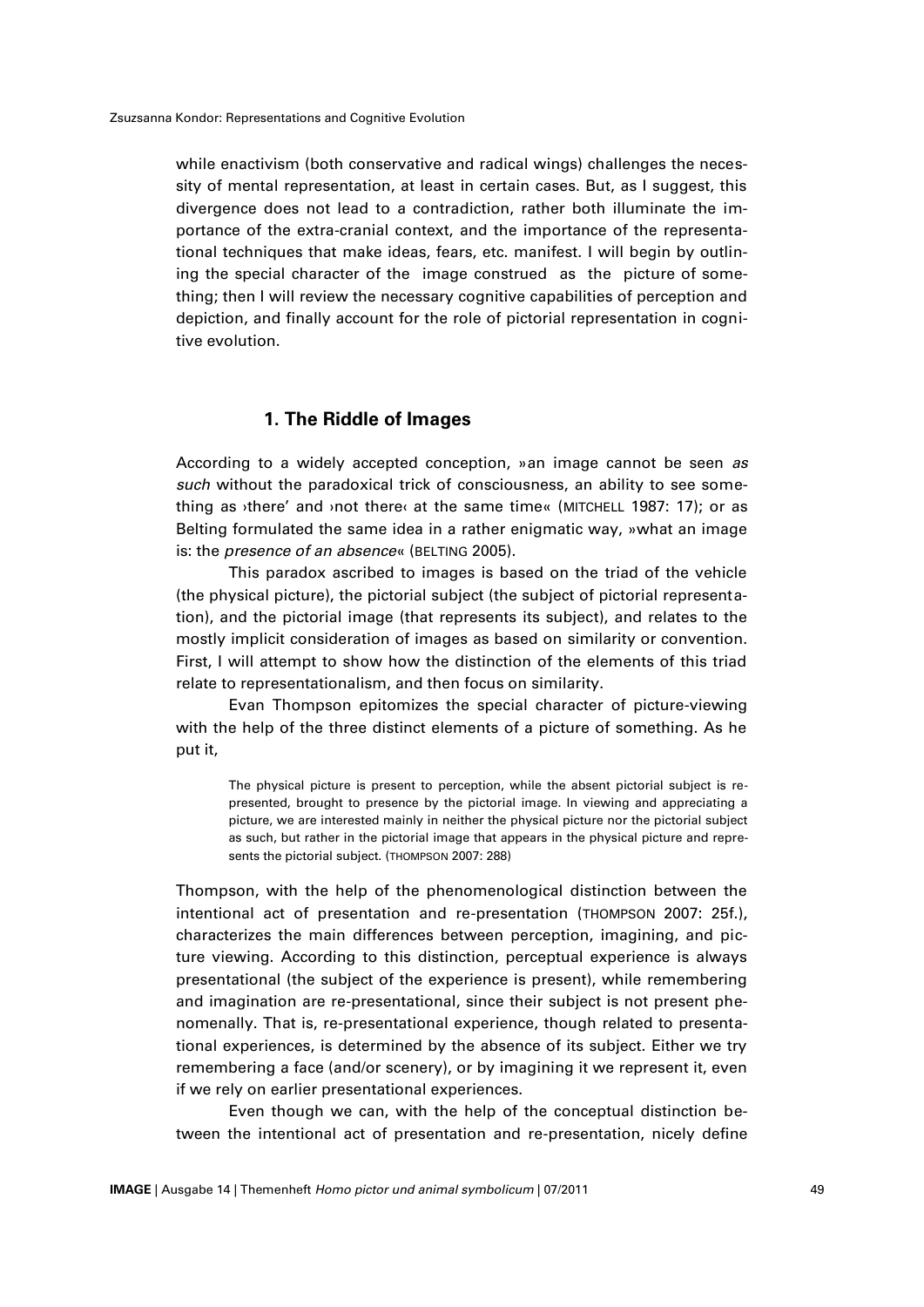the distinctive features of the abovementioned activities,<sup>1</sup> this does not help us in understanding how these engagements necessitate and facilitate each other. Moreover, the given description of picture-viewing clearly performs the dualism of form and content, and therefore suggests the possibility of their separation. As James, Wittgenstein, and Merleau-Ponty<sup>2</sup> declared, we have no ground for distinguishing pain or a thought from its expression. Can we see a pictorial image without its vehicle?

Consider what it is that we recall when we try to remember Vermeer's Girl with a Pearl Earring: the girl (the subject of the pictorial image), the pictorial image, or the painting in its corporeality? How it is possible to identify one's intentions without the expression of them with either movements, gestures, a change of facial expression, or with words? As Arnheim quite explicitly states, »[n]either the formal pattern, nor the subject matter is the final content of the work of art. Both are instruments of artistic form. They serve to give body to an invisible universal« (ARNHEIM 1974: 461). That is, in the case of works of art, both the subject of the pictorial image and the pictorial image itself serve the purpose of expressing an idea.

The dualism of form and content is, I believe, rooted in representationalism, since it suggests from the very beginning (at least from Descartes) that representations are the mediators between the physical world and mental activity. Similarly, in the course of the imagery debate from the 1970's, descriptionalism asserts that mental representations have a propositional structure, while pictorialism (the opposite pole) suggests mental representations are depictive. If we conceive mental representations either as being symbol manipulation in accordance with certain rules, or pictorial items in consciousness, the floor is open for a fallacy, namely believing that mental representations can be considered as either propositional or pictorial. In the case of pictorialism, as Thompson recalls Sartre's criticism, »an image is nothing other than a relation«. That is, »a mental image properly understood is not a content contained in consciousness; rather, it is a dynamic and relational act of consciousness« (THOMPSON 2007: 301).

Regarding mental images, many claim that these mental phenomena are pictorial in consciousness as well; but it is rather the »illusion of immanence« as Sartre coined this kind of fallacy (THOMPSON 2007: 300f.). On the basis of these phenomenological considerations, and taking into account motor skills, the enactive approach<sup>3</sup> suggests bodily skills and perception are inseparable, and thus provides an alternative for representationalism (be it

<sup>1</sup> For further details, see THOMPSON 2007: 287ff.

<sup>2</sup> See JAMES 1884: 189, WITTGENSTEIN 1958: 41f., and MERLEAU-PONTY 2008: 209ff.

<sup>&</sup>lt;sup>3</sup> Enactivism has far-reaching roots in the history of philosophy (however, some of them are almost non-referred), closely relates to cognitive psychology, and interestingly, combines in a promising way some suggestions of so-called continental philosophy with the conceptual framework of the philosophy of mind. In 1991 F.J. Valera, E. Thompson and E. Rosch proposed »as a name the term enactive to emphasize the growing conviction that cognition is not the representation of a pregiven world by a pregiven mind but is rather the enactment of a world and a mind on the basis of a history of a variety of actions that a being in the world performs« (VARELA/THOMPSON/ROSCH 1991: 9).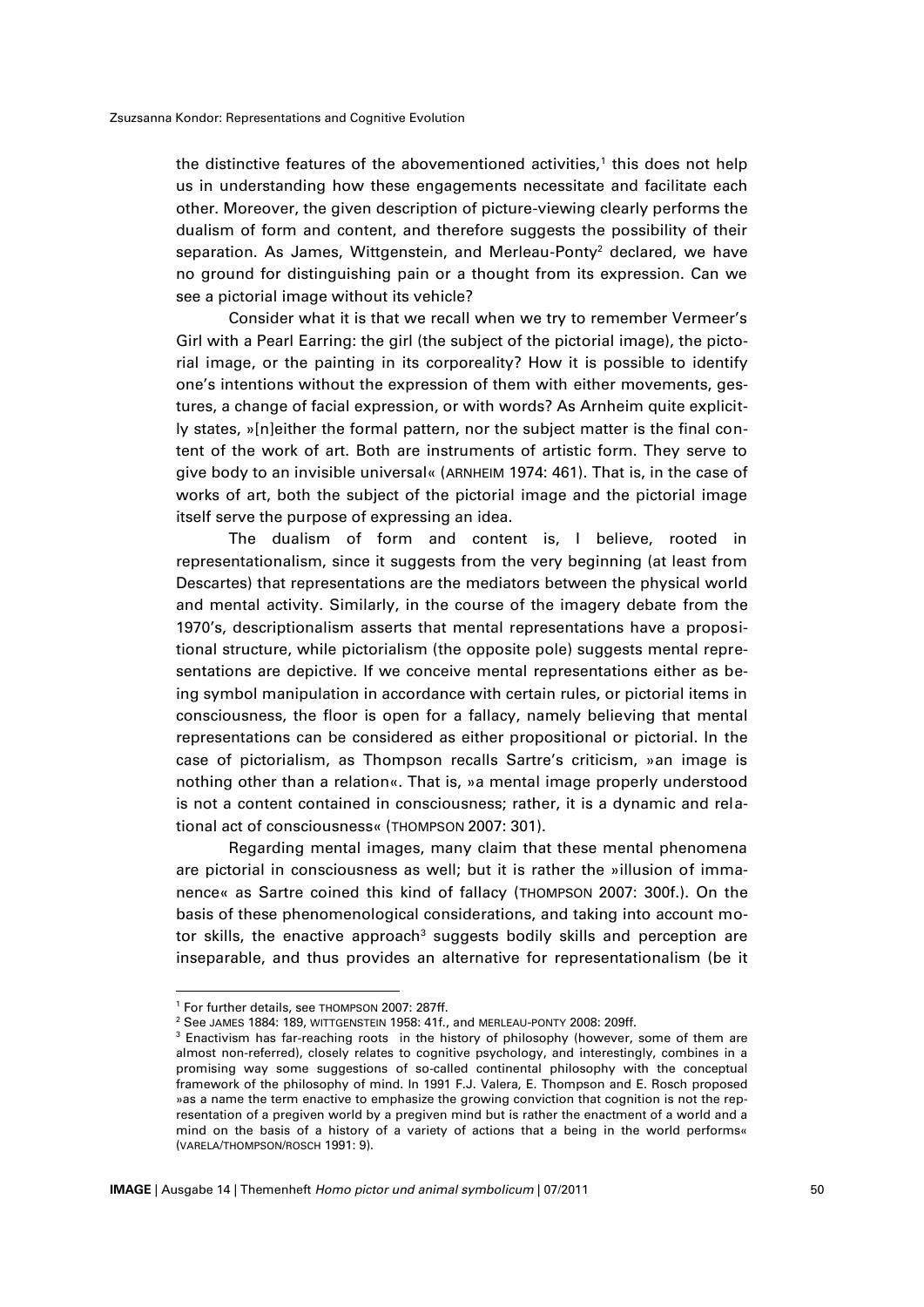either descriptional or pictorial), a promising way to bridge the gap between the world and consciousness.

I suggest considering resemblance and convention as being conflicting characteristics of pictorial representation (as compared to linguistic symbols), which is possible when we ignore the expressive medium and opens the floor to the abovementioned fallacy. Most pictorialists suggest linguistic symbols are conventional, while pictures are based on similarity. But defining what similarity consists of seems to be a hard nut to crack. Kristóf Nyíri, on the basis of Gombrich's considerations, suggests »[r]esemblance *is* selective equivalence« (NYÍRI 2011: 17). This apparently apt formulation leads us to a great deal of difficulty. Granted, in the case of geometry this definition works very well because we can work with well-defined axioms and definitions and even among theoretical entities. Two triangles are similar if their corresponding angles are equal, and their corresponding sides are proportional. (Of course, one of the conditions automatically implies the other.) But in everyday life, we do not exclusively face clear-cut cases. We can recognize emoticons and pictograms on the basis of similarity; we can see similarity between a dog and its keeper, or two persons, between animate and inanimate beings, etc. Since the notion of equivalence is much more demanding, numerous questions arise: Can we give a list of equal items in each case? Or examined from another angle: can equal features provide sufficient ground for similarity? Is there a definite number of identical/equivalent features required to see two things as being similar? The list can continue, but my main concern is whether we can define equal features in the course of recognizing similarity when this process relates to presentational, representational, and motor skills. That is, I would say that since the recognition of resemblances is based not exclusively on visual capabilities, but is rather also related to motor activity and other modalities, then resemblance construed as selective equivalence may lead us astray. How can we talk about equivalence when we speak of different kinds of related capabilities? If we accept that visual perception and motor engagement are inseparable, analogy seems to be a more appropriate candidate. When we apprehend the ambient world, we rely on earlier experiences, and while utilizing them we act upon this world with the help of different motor skills.

As Harald Høffding suggested, Kant's essential invention was the introduction of analogy, *i.e*. »likeness of the relations of different phenomena, not likeness of single qualities« (HØFFDING 1905: 200). Analogy opens up a new horizon in theorizing. Although we do not gain much regarding what similarity consists of, with the introduction of analogy, as opposed to the requirement of equivalence, the difficulty raised by the demand of relating different kinds is eliminated. (I have in mind the antinomic situation when we need to talk about different things in terms of identical features.) How can a physical and a mental image have identical features when they are different in kind? I believe analogy and the exclusion of the ›illusion of immanence‹ provide an appropriate ground for the understanding of how images work regarding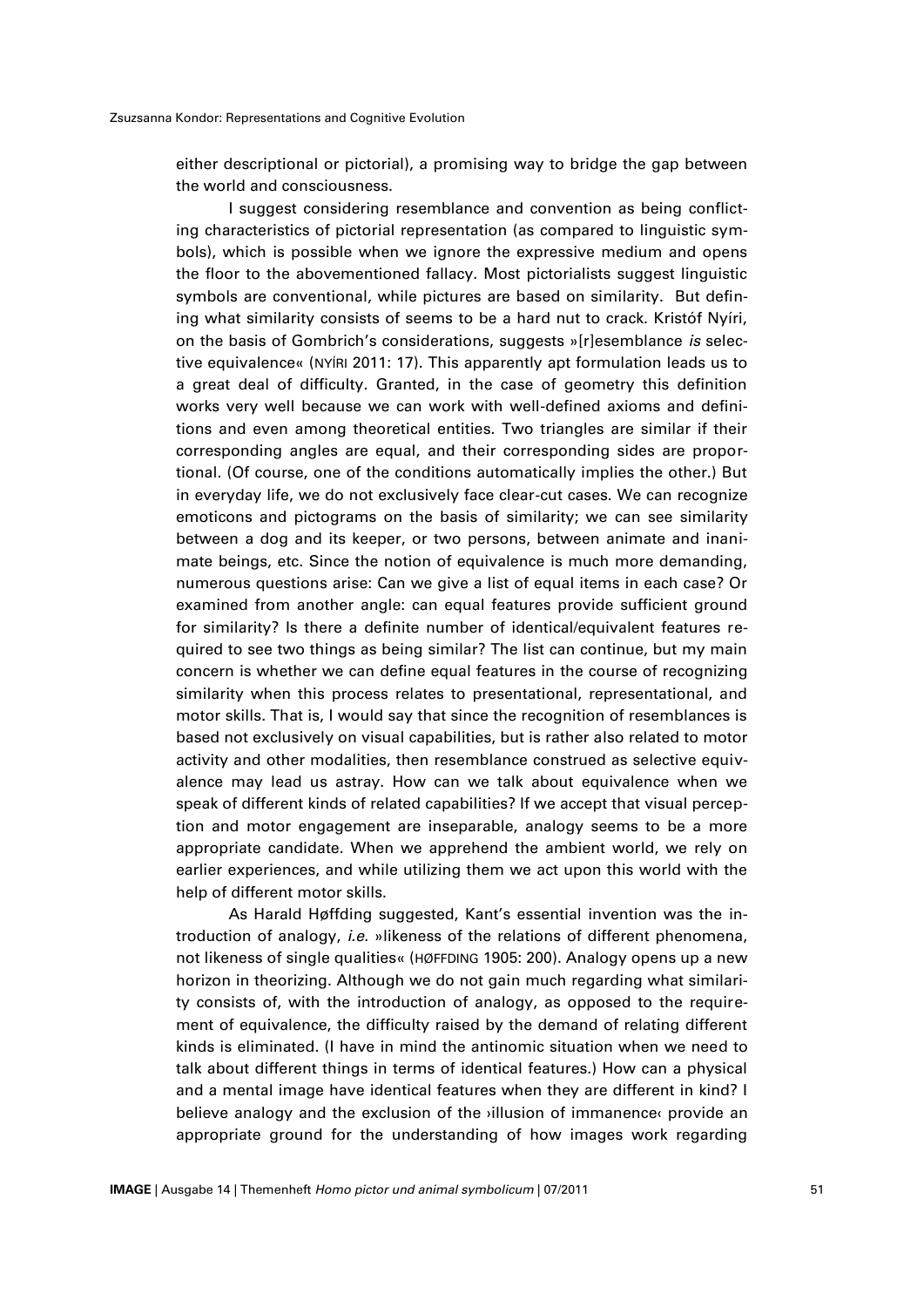both perception and depiction. As Kant introduced analogy and underscored that a schema is not identical with an image, it became possible to anchor mental activities in the physical, flesh and blood world.

#### **2. Visual Perception and Pictorial Representation**

Considered through the lens of Gestalt psychology, picture-viewing and pictorial depiction are based on the same ground, though the capability of depiction requires some additional knowledge, *viz.* the knowledge of the underlying structure of the perceived effect.

As Thompson suggests, in the case of picture-viewing we focus on the pictorial image. However, with a work of art or a piece of scientific visualization, this focus is inseparable from the pictorial subject, *i.e*. the idea/intention of the artist or the mutation of the investigated organ. On the one hand, I believe the elements of the triad on the basis of the importance of the context; on the other hand, because pictorial representations are objectifications of certain thought processes, and accordingly, their appearance heavily depends on the scope and limits of their vehicle, the elements of the abovementioned triad can hardly be isolated even within the framework of theorizing. But instead of getting ahead of myself, first I will attempt to clarify the peculiarities of the apprehension of a picture of something.

Pictures are representations, or more precisely objectifications, as they are accessible to others. Since they represent something, they can be considered as symbols. The working definition of a symbol is very akin to the riddle of images. In accordance with the general view, the psychologist Judy S. DeLoache suggests »a symbol is something that someone intends to represent something other than itself« (DELOACHE 2004: 66). Many things can be a symbol, as symbolic competence evolves from »general symbolic ability«, and relates to intentionality. Young children, when focusing on a symbol itself, may encounter difficulties: it turns out that the more appealing and conspicuous an object is, the more difficult it is to consider as other than itself, and having physical contact with an object also increases the difficulty of using it as a symbol. Taking pictures as symbols into account, although pictures have a unique characteristic, *viz*. they are unavoidably perspectival<sup>4</sup>, experiments provide evidence that perspective does not play a role in the case of younger children. In one experiment, pictures of tulips taken from above and others from directly in front of the flowers were shown to children. The photos did not seem to differ considerably for children under three years of age; it appears that 3-year-old children do not consider the difference of perspective when the depicted objects are identical (DELOACHE 2004: 69).

<sup>4</sup> Pictures as being unavoidably perspectival should be considered in a restricted sense, viz. with the exception of graphs, diagrams and the like. For more details see CASATI/GIARDINO 2012: forth.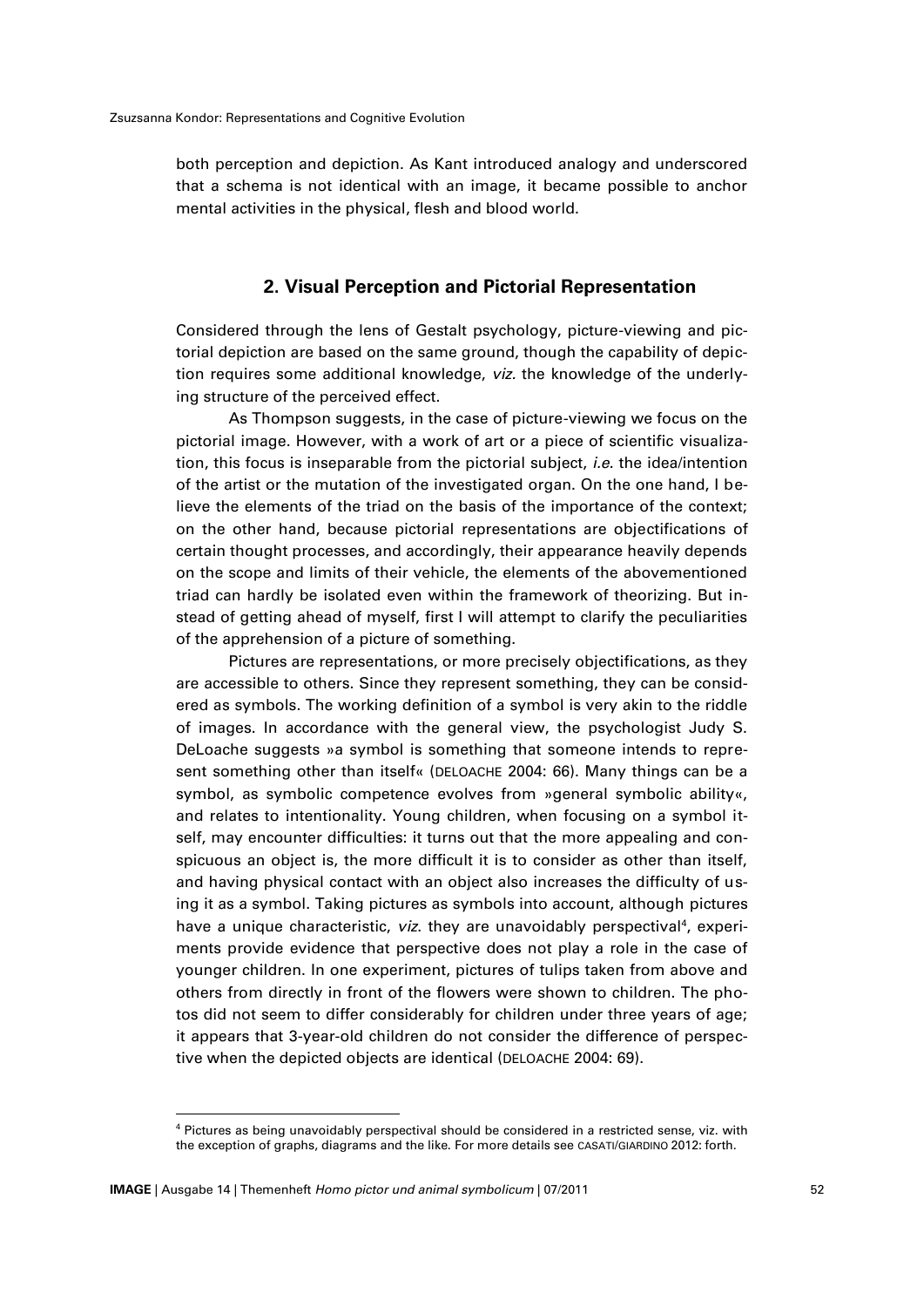This suggests that motor skills and earlier experiences help us recognize the referent of a symbol with no regard to the perspective from which the pictorial symbol is depicted. This option creates a strange situation: according to anatomical evidence there are two visual pathways that are usually supposed to be attached to different tasks, and the motor component seems to be deeply integrated into the act of visual perception, particularly in case of picture viewing. According to the representational theory of the visual mind, one pathway is devoted to visual percepts in the service of further cognitive processing, and the other is in the service of action (cf. JACOB/JEANNEROD 2003). Though the transit between the two pathways is beyond question, the functional differences seem to provide ground for researchers and philosophers to separate the motor component from visual perception. But enactivism underscores the cooperation between the two capabilities. Valera and his co-authors suggest »sensory and motor processes, perception and action, are fundamentally inseparable in lived cognition. Indeed, the two are not contingently linked in individuals; they have also evolved together« (VARELA/THOMPSON/ROSCH 1993: 173). Noë goes a bit further when he suggests that »[t]he basis of perception […] is implicit practical knowledge of the ways movement gives rise to changes in stimulation« (NOË 2004: 8). The anatomic distinction of dorsal (in the service of action) and ventral (dedicated to further processing of what is seen, perceptual representation, identification, etc.) paths is not to be considered either as evidence for or against the enactive approach, since enactivism proposes that any kind of perceptual representation is determined by the applied sensorimotor skills. Noë highlights the importance of motor skills even in the case of observational concepts. Experiencing something as cubical is possible because you possess some practical knowledge according to which you experience a cubic thing »as something whose appearance would vary in precise ways as you move in relation to it, or as it moves in relation to you. You have an implicit practical mastery of these patterns of change« (NOË 2004:117). Similarly, as the DeLoache experiments show, young children recognize highly realistic two-dimensional depictions of three-dimensional objects with the help of their body: they try exploring them with their hands, using them as real objects. This kind of manual exploration starts to decrease after 18 months of age (cf. DELOACHE 2004: 68). That is, the necessary condition of picture-viewing, *viz*. the recognition of a picture as the picture of something, is a capability gained thanks to bodily experiences by motor engagements in ontogeny.

The relation between perception and motor skills is fairly obvious in case of depiction. But this relation reaches beyond the requirements of the fine tuning of movements in the course of creating drawings, paintings, sculptures and the like; perception and depiction are rooted in embodied cognition. As Merleau-Ponty and current conceptual metaphor theory underscore, our concepts are based on our primordial bodily experiences.

[I]f the words ›enclose‹ and ›between‹ have a meaning for us, it is because they derive it from our experience as embodied subjects. In space itself independently of the presence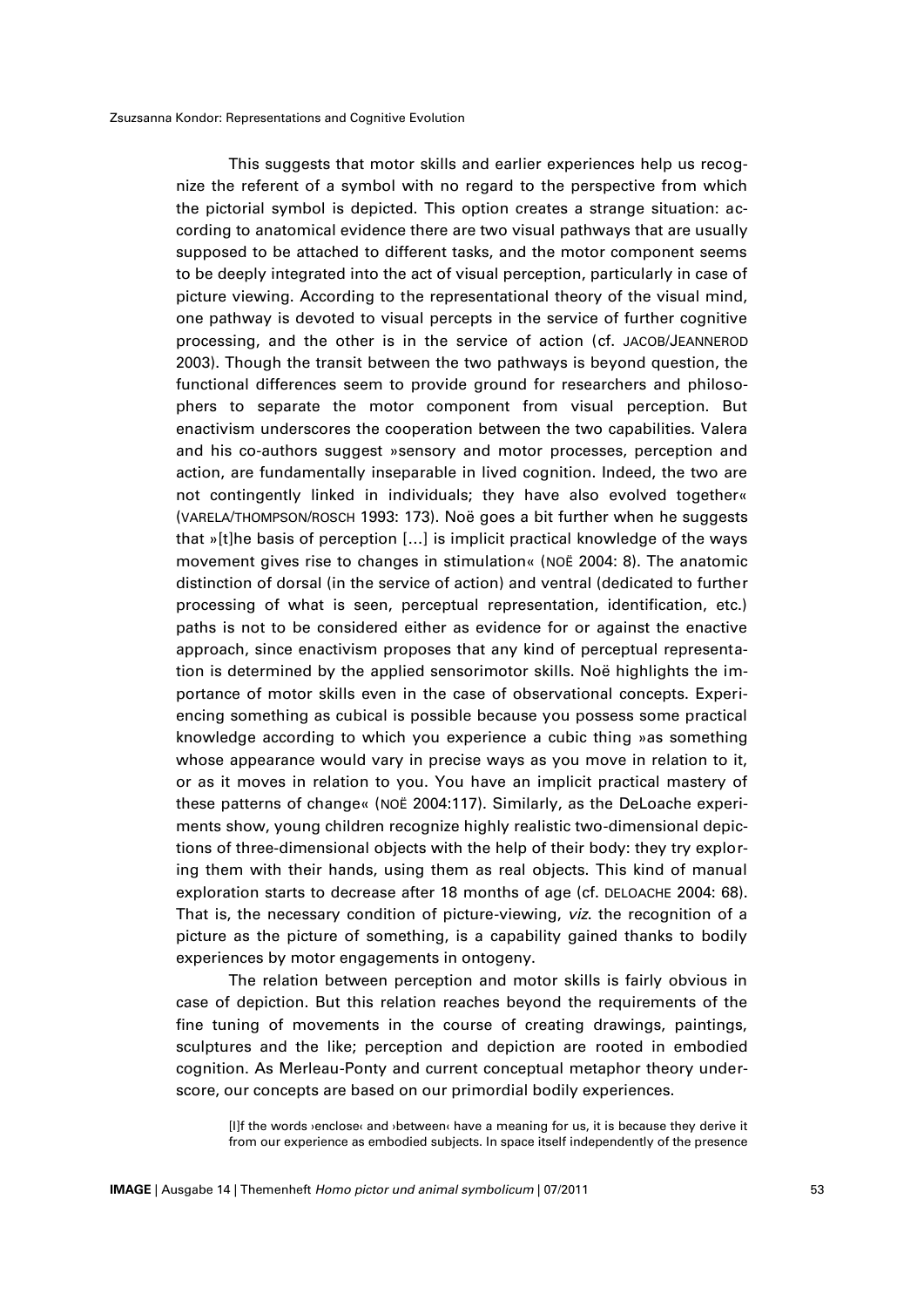1

of a psycho-physical subject, there is no direction, no inside and outside. A space is ›enclosed‹ between the sides of a cube as we are enclosed between the walls of our room. (MERLEAU-PONTY 1962: 236)

The Gestalt laws of perception <sup>5</sup> and the idea of embodiment provided the ground for revealing the relation between perception and depiction. And while both depiction and perception are rooted in the same bodily experiences, depiction necessitates the knowledge of the representational means.

Arnheim came close to the enactive approach when he considered the perception of shapes as »an eminently active occupation«. As he writes, »in looking at an object, we reach out for it. With an invisible finger we move through the space around us, go out to the distant places things are found, touch them, catch them, scan their surfaces, trace their borders, explore their texture«<sup>6</sup> (ARNHEIM 1974: 43).

He also suggests considering vision as »a creative activity of the human mind«. It is because »[v]ision deals with the raw material of experience by creating a corresponding pattern of general forms, which are applicable not only to the individual case at hand but to an indeterminate number of other similar cases as well« (ARNHEIM 1974: 46). In visual perception, all our earlier visual experiences play a part. Because we form *perceptual concepts*  while perceiving the ambient world, we are able to grasp some »outstanding features of objects« and at the same time notice slight changes. Arnheim argues on the basis of the holistic nature of perception. As his example suggests

<sup>5</sup> Regarding visual perception, Gestalt psychology recognized some key characteristics of visual perception. There are different groupings of these laws/principles depending on nuances and time period. Attempting to recapitulate the main characteristics, emergence is one of the main principles. Emergence suggest that a thing in our environment is perceived as a whole, all at once, i.e. the recognition of a dog comes not by identifying its parts and then by the composition of these parts, but rather via the recognition of certain patterns. The generative aspect of perception is reification. This means that the experienced percept provides more spatial information then the sensory stimulus. That is, we recognize certain shapes although they have no contours like in the case of a Kanizsa triangle. Multistability of perception refers to a tendency in ambiguous perceptual situations. As in the case of Rubin's heads/vase illusion (1919) the figure (the substantial appearance of an object) and the ground (the general environment of the object) oscillate in accordance with the interpretation. Thanks to invariance, it is possible to recognize simple geometrical objects independently from the perspective we see them in and elastic deformations. According to the law of Prägnanz, we tend to arrange our experience in a manner that is simple, symmetric, regular and orderly. There are six principles of Gestalt perception: proximity, similarity, common fate, good continuation, closure, and symmetry. The principle of proximity/contiguity state that objects closer to each other will be seen as ones belonging together. The principle of similarity asserts that objects which share visible characteristics (such as shape, colour, size, orientation, etc.) will be seen as belonging together. The principle of common fate/uniform destiny captures the idea that movement or function in a similar direction or manner will be perceived as a unit. The principle of good continuation predicts the preference of continuous figures (in case of crossed lines we perceive two lines crossing instead of four meeting at a point). According to good closure we tend to see complete figures despite any missing information, i.e. we tend to organize the visual information to make a whole. The principle of symmetry relates to the figure-ground relationship, as it states that when we perceive objects we tend to perceive them as symmetrical shapes that form around their centre. Thus, symmetrical images are perceived collectively even in the distance and symmetrical areas tend to be seen as figures against the background of asymmetrical background.

 $6$  Cf. »My theme ... is the touch-like character of vision itself, by which I mean precisely the fact that vision too is intrinsically active« (NOË 2004: 97).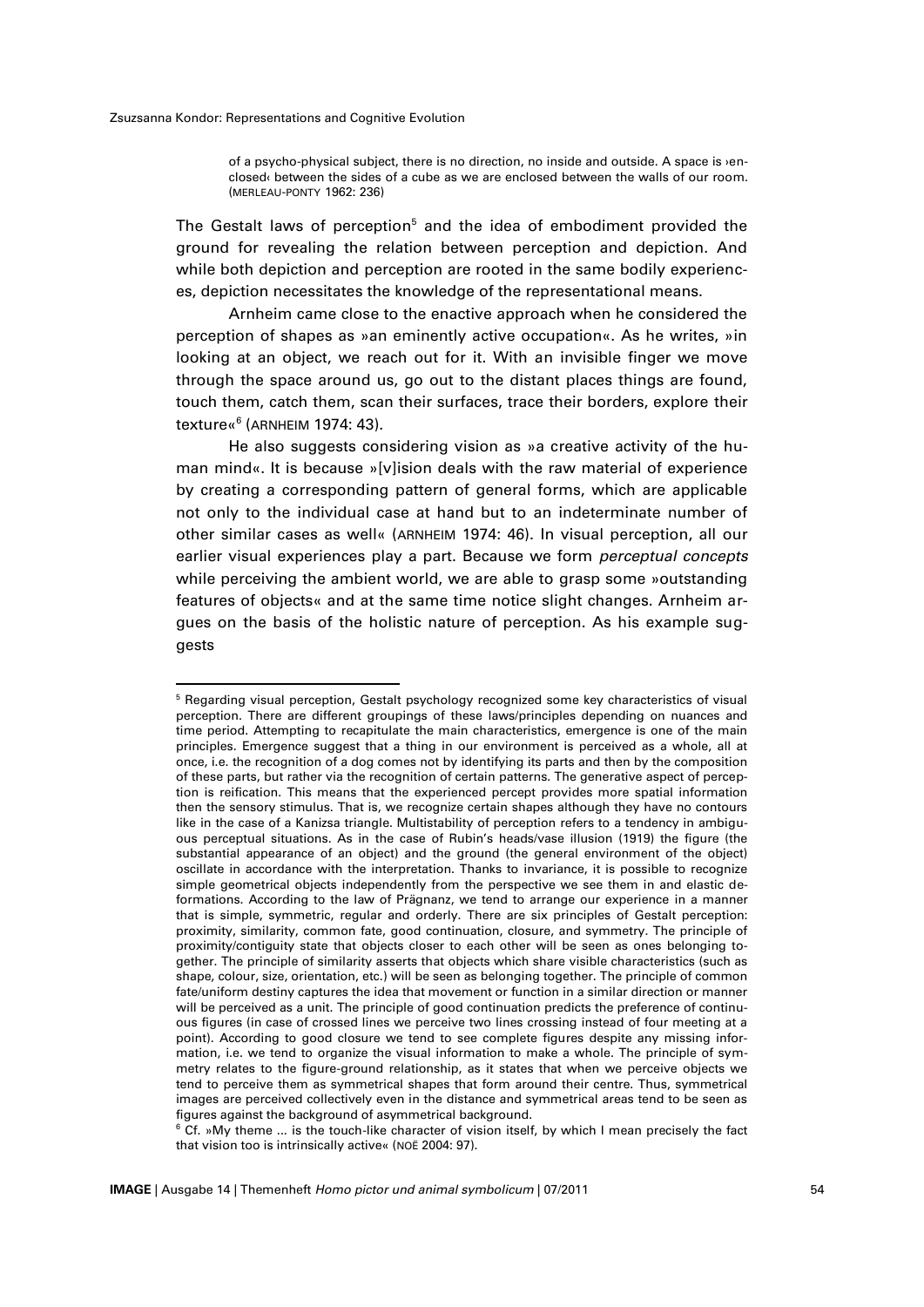The minute modifications of muscle tension or skin color that make a face tired or alarmed are quickly observed. The viewer may, however, be unable to pinpoint what has caused the change in overall appearance because the telltale signs fit smoothly into an integrated framework. (ARNHEIM 1974: 44)

That is, we perceive general patterns deeply integrated into the given context, therefore even slight changes can modify the overall structure, and therefore they are easily noticeable. Arnheim distinguishes perceptual and representational concepts. The latter are necessary when in a particular medium the relevant features of a model are to be represented.

[I]mage-making of any kind requires the use of representational concepts. Representational concepts furnish the equivalent, in a particular medium, of the visual concepts one wishes to depict, and they find their external manifestation in the work of the pencil, the brush, the chisel. The formation of representational concepts, more than anything else, distinguishes the artist from the nonartist. (ARNHEIM 1974: 169)

As we can see, representational concepts are rooted in perceptive and motor skills and, importantly, in the recognition of the underlying structure of the perceivable effect on the one hand, and the knowledge of the possibilities and limits of the given expressive medium on the other hand. Young children are capable of recognizing the difference between vertical/horizontal and oblique lines, but only later are able to actually produce the latter. Children's drawings reveal much about the relation of perceptive, depictive and motor skills. Though a straight line is visually the simplest Iine, the first scribbles are whirllike »circular path of lines«. Arnheim suggests two reasons for this interesting phenomenon. On the one hand, »the child's arm re-enacted the motion as a gesture during the drawing« (ARNHEIM 1974: 172), and on the other hand, according to the law of simplicity, a circle is the »simplest visual pattern« as it »does not single out any one direction« (ARNHEIM 1974: 175) and moreover, certain anatomic features subserve curved motion. <sup>7</sup> Experiments suggest the young children favour circles over other shapes (ARNHEIM 1974: 175), and early childhood drawings tend to show humans as round tadpole-like shapes. Of course, these scribbles are not circles in a strict sense, but the result of the child's more or less uncontrolled movements is most similar to circles.

Recent research in the field of developmental psychology has provided evidence that the intention of communication plays an important role in drawings in ontogeny. »The first scribbles of a child are not intended as representation. They are a form of the enjoyable motor activity in which the child exercises his limbs, with the added pleasure of having visible traces« (ARNHEIM 1974: 171). With practice, the schemas become more detailed, and details gain importance when it turns out the drawing can be considered as a representation of something/someone. Four-year-old children do not take into account details that can help when it is important to distinguish a balloon and a lollipop. But

 $7$  Arnheim mentions the »lever construction of the human limbs« and the structure of the shoulder joint. The movement by the elbow, the wrist, and the fingers also facilitate rotation. (ARNHEIM 1974: 174f.)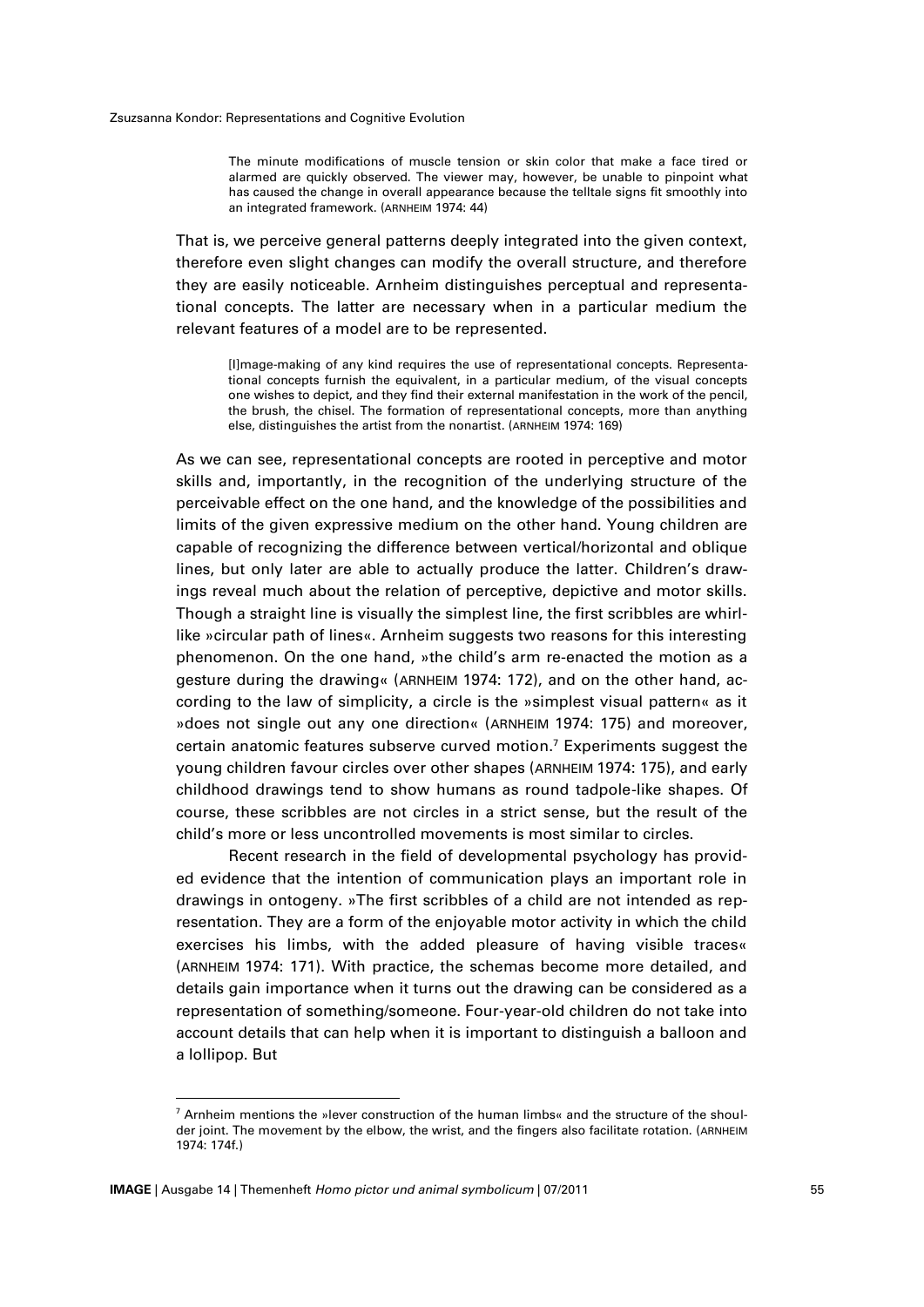[t]hree- and four-year-olds produced better drawings when they understood that their drawings would be used to communicate to an adult which object to use in a game than when they were just asked to draw the objects. When informed that their drawings had not communicated clearly enough, children of this age subsequently improved them. Thus, having a communicative intent enhanced the children's appreciation of the symbolic function of their drawings. (DELOACHE 2004: 67f.)

The idea of embodiment provides a frame of reference in which perception and depiction are inseparably attached to motor skills; and depictive capability relates to social commitments and necessitates material engagement as it enables expression within a given expressive medium. The necessity of considering the other as an intentional agent, the intention of communication, *i.e*. beyond the joyful activity of drawing, being aimed at sharing some ideas is a necessary condition of pictorial representation in ontogeny.

### **3. Representations and Material Engagement**

The view that sociability is a fundamental characteristic of human nature is widely accepted in the fields of sociology, linguistics, cognitive evolution theories, developmental psychology, etc. In his social brain hypothesis, anthropologist and evolutionary psychologists Robin Dunbar suggests that the size of the neocortex and that of the group correlate.

The social brain hypothesis implies that constraints on group size arise from the information- processing capacity of the primate brain, and that the neocortex plays a major role in this. ...The constraint on group size could be a result of the ability to recognize and interpret visual signals for identifying either individuals or their behavior; limitations on memory for faces; the ability to remember who has a relationship with whom (e.g., all dyadic relationships within the group as a whole); the ability to manipulate information about a set of relationships; and the capacity to process emotional information, particularly with respect to recognizing and acting on cues to other animals' emotional states. (DUNBAR 1998: 184)

That is, taking part in a group's life requires more than just the capability of remembering, it requires additional capacities of information processing. Merlin Donald, in his cognitive evolutionary theory, relies on Dunbar's hypothesis (expressed in earlier writings by him) and goes a bit further when he underscores that new institutions/inventions can extend our brain capacity. He suggests »that the evolution of cognitive structure *at the modular level*  might have continued well beyond the point at which physical evolution had stopped«. Cultural patterns have a far-reaching effect on cognition, even »in terms of its fundamental neurological organization« (DONALD 1991: 14). He differentiates three main transitions in phylogeny: a shift from episodic to mimetic, from mimetic to mythical, and finally from mythical to theoretical culture. Each of these changes is a consequence of the emergence of a new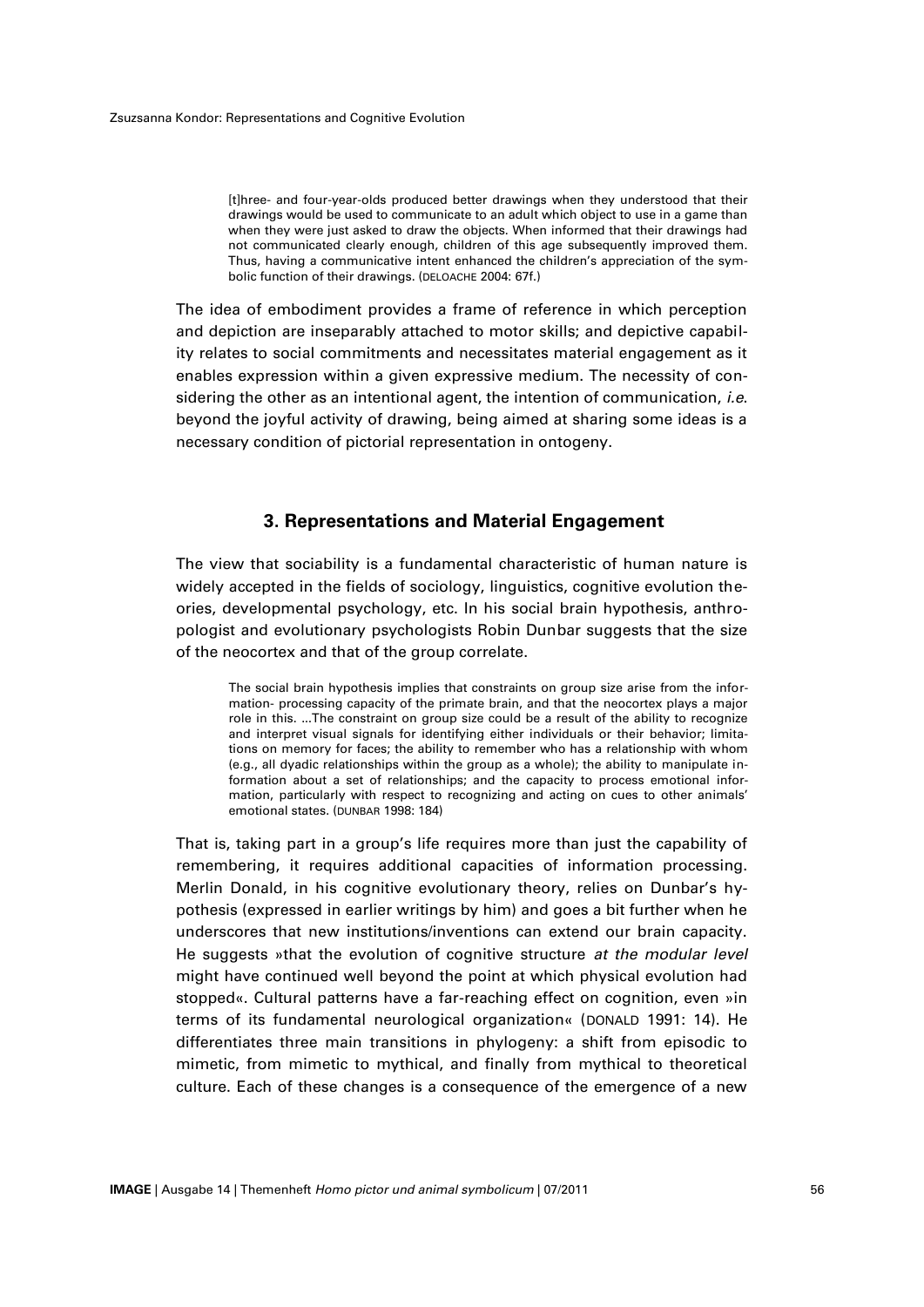kind of representational skill and there is a concomitant increasing load on biological memory, with the exception of the last change. 8

Mimetic representation as a supplement to episodic memory yielded the ground for creating a community with special habits and organization, conferring a sense of identity on the members of community. The emergence of linguistic representation, (beside episodic memory and mimetic skills), made the evolution of a framework possible in which mythical constructions could emerge as structuring and orienting potentials within the communities. The transition from mythical to theoretical culture was thanks to a new invention, *viz*. the *external symbolic storage system*. While earlier changes inserted a huge load on memory capacity, this latter one rather exempted biological memory. This apparently technological invention established considerable alterations in cognitive habits.

[T]heoretic culture broke with the metaphoric style of meaning in oral-mythic culture. Where narrative and myth attribute *significances,* theory is not concerned with significance in the same sense at all. Rather than modeling events by infusing them with meaning and linking them by analogy, theory dissects, analyzes, states laws and formulas, establishes principles and taxonomies, and determines procedures for the verification and analysis of information. It depends for its advanced development on specialized memory devices, languages, and grammars. (DONALD 1991: 274f.)

According to the Donaldian chronology, pictorial representations emerged within the framework of oral-mythical culture and gain importance in Donald's theory because of their mediating role in the development of external storage; images are considered as the first steps towards external storage. As he put it »the first pictorial images themselves were also external representations. They existed outside of the individual, rather than in visual memory. Therefore a technological bridge was under construction that would eventually connect the biological individual with an external memory architecture« (DONALD 1991: 284).

Donald considered cognitive evolution as being an encapsulating development of representational skills. The refinement of representational skills provides the ground for the evolution of increasingly complex communities, and this entails further representational capabilities. Accordingly, Donald suggests that while the invention of pictorial representation presupposes earlier cognitive skills, »pictorial images, on one level, must possess episodic reference«, and »mimetic manufacturing skill and linguistic conceptual skill« (DONALD 1991: 283), pictorial images also paved the way for the creation of an external and lasting form of representation. Therefore, these first steps opened up the horizon of cognitive development. An encapsulating evolution of representational skills towards external storage implies, as Donald sug-

<sup>&</sup>lt;sup>8</sup> »Human memory had, from its inception, expanded the range of primate memory. The earliest form of hominid culture, mimetic culture, depended on an expansion in the self-representational systems of the brain and created the initial base for semantic memory storage, which consisted initially of representational action scenarios reflected in mime, gesture, craft, and skill. With the evolution of speech and narrative ability, there were even greater increases in the load on biological memory, adding not only the storage networks for phonological rules and the lexicon in its entirety but also a very large store of narrative conceptual knowledge« (DONALD 1991: 319).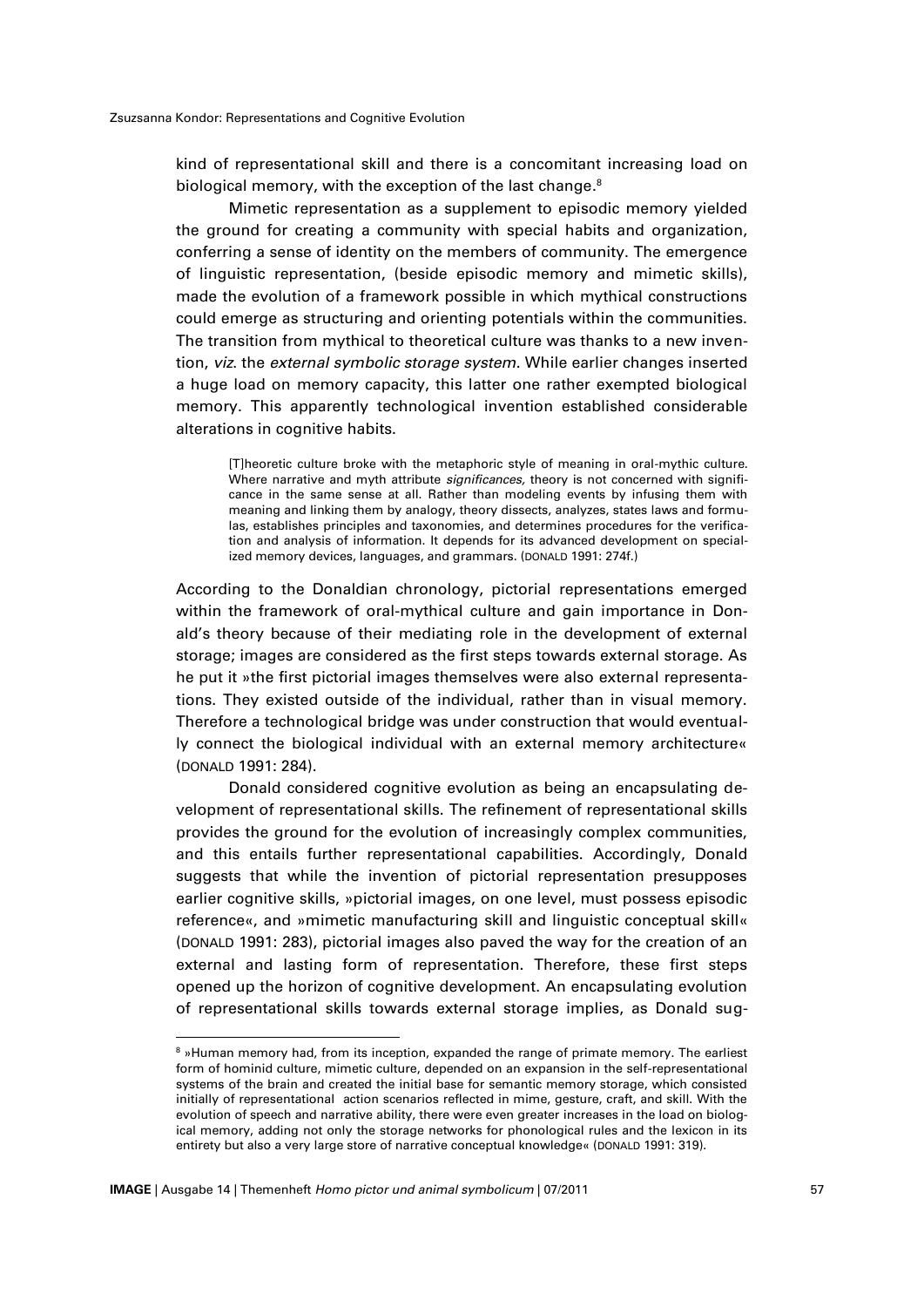gests, that »we are permanently wedded to our great invention, in a cognitive symbiosis unique in nature« (DONALD 1991: 356). Thus, human minds can be considered as being hybridizations.

At this point, I will outline the view of the enactive approach with regard to the role of images in phylogeny. Though this view calls into question the necessity of linguistic conceptual skills, I will underscore the importance of external representations in both cases.

The alternative view suggests emphasizing the importance of material engagement as compared with Donald's account of the evolution of the human mind. It highlights the importance of the interaction between the cognizing agent and its environment. Under the heading of neuroarchaeology, we can find recent efforts towards converging the results of neuroscience and the findings of archaeology as it relates to material culture. As Lambros Malafouris put it,

neuroarchaeology is strictly an interactionist approach, aiming primarily to understand the bidirectional links between brains, minds and culture. Brain activity is a crucial component of the human mind but so is also material culture. The human mind as an interactive, embodied, and distributed autonoetic system is neither restricted to nor can it be identified with the temporal and spatial boundaries of the brain within. (MALAFOURIS 2010: 64)

Against the background of the notions of embodiment, scaffolding, and material engagement, pictorial images enter a new light. Within the framework of embodied cognition, the importance of the ambient world and cooperation with it radically increases. The responsive relation suggests a symbiosis between the biological brain, the body, and its environment. According to the extended mind theory and also Donald himself, the ambient world provides a scaffold, or viewed the other way around, in order to accommodate to their conditions, humans (and other animals) rely on affordances, *i.e.* the easing elements of the environment. This kind of accommodation drives changes in the organism as well. Accordingly, the capability of pictorial representation as a kind of material engagement can be considered as a new way of accessing the world. As Malafouris suggests,

[t]hrough the process of ›imaging‹ the underlying mechanisms of human perception are being transformed to an object *for* perception and contemplation. Those invisible mechanisms become now perceivable visual patterns arrayed and combined in real time and space. In this sense, the image offers a new mode of epistemic access to the world of visual experience. (MALAFOURIS 2007: 299)

The main difference between the Donaldian approach and Malafouris' suggestion lies in the relation between pictorial skills and conceptual capacity. Malafouris

believe[s] that to say that a painting from Chauvet >resembles‹, or >looks like‹, a rhinoceros, a horse or a bull, does not necessarily imply that these paintings also *yrepresent* those animals in a concept- mediated referential manner. Iconicity does not in itself imply the existence of consciously manipulable content-bearing tokens, though it certainly sets up [...] a visually stimulating channel of influence for their creation. (MALAFOURIS 2007: 293)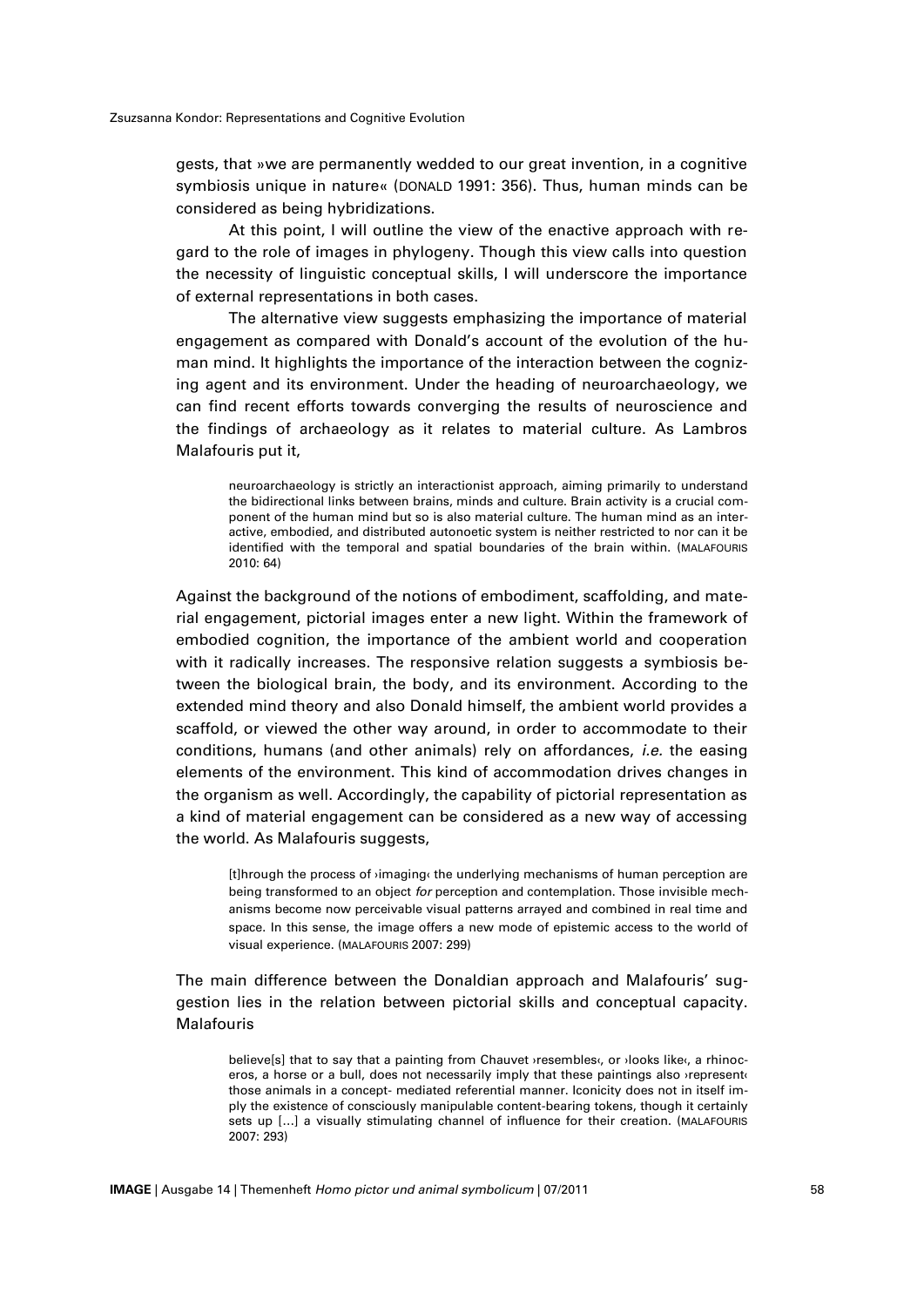Unlike Malafouris, Donald seems to believe that there is an underlying »linguistic conceptual skill« (DONALD 1991: 283). This difference,<sup>9</sup> though not negligible, does not play an important role for our current purposes. Under both frameworks, it is possible to develop a theory of images as they inherently belong to the cognitive capacity of human beings. Beyond the striking similarities between the prerequisites of linguistic $10$  and pictorial capabilities, scaffolding and new expressive forms entail considering images as an important anthropological issue. Nevertheless, from an enactive point of view, images definitely play a crucial role in phylogeny.

The Palaeolithic image-maker constructs an external scaffold that affords the world to be seen and experienced in ways that the physiology of the naked eye by itself does not allow. This scaffolding also enables a new direct understanding of the human perceptual system and thus offers to the Palaeolithic individual the opportunity to become in some sense, maybe for the first time, the engineer of his or her own perception. The image, as it is also the case with language, enabled humans *to think about thinking*. (MALAFOURIS 2007: 300)

### **4. Conclusion**

Being able to create a picture as a picture of something and using linguistic symbols require the same conditions: a social brain as a prerequisite, and all this entails: a community, representational skills, and the integration of new representational patterns into everyday practice. Representations as means of communication are bounded to habits, institutions (in a community) and/or some kind of material support. Casting a glance at ontogeny, we can see that symbol use, picture viewing, linguistic and depictive skills are the result of being a member of a group (family, nursery, etc.) and thus becoming involved in its communicational habits.

In ontogeny, the manual exploration of realistic images is a prerequisite of picture-viewing in a broad sense. The capability of pictorial depiction needs an intention of communication and perfection in the expressive medium. Accordingly, image production presupposes sociability. Since many scholars share the view that the social brain is the answer to the puzzling question of how human cognition could reach its recent capacity in a relatively short time period in the course of biological evolution, it can be considered as being particularly human. Having a social brain necessitates communica-

 $^{\rm 9}$  I believe this difference is rooted in the broader context of the two investigations: Donald aimed to create continuity in cognitive evolution focusing on representational skills. Malafouris takes into account cave paintings from a different perspective, viz. from an enactive approach. But both scholars agree regarding the long-lasting effect of external representations. This is unavoidable because, as I suggested, the core idea of the extended mind theory can be found in Donald's 1991 book (cf. KONDOR 2008: 77ff.).

<sup>&</sup>lt;sup>10</sup> Michael Tomasello (1999) suggests cultural transmission is a decisive element in the evolution of the cognitive setting of the modern human mind. Accordingly, intersubjectivity (as a precondition), communication, and therefore linguistic capability play a crucial role. Regarding linguistic skill, he underscores the importance of the possibility of external expression as it facilitates cognition (cf. TOMASELLO 1999: 195). The perspectival character of language (namely, we express ourselves in a way that best fits our purposes) and the representational concept (as Arnheim suggested) similarly presuppose expertise in the given expressive medium.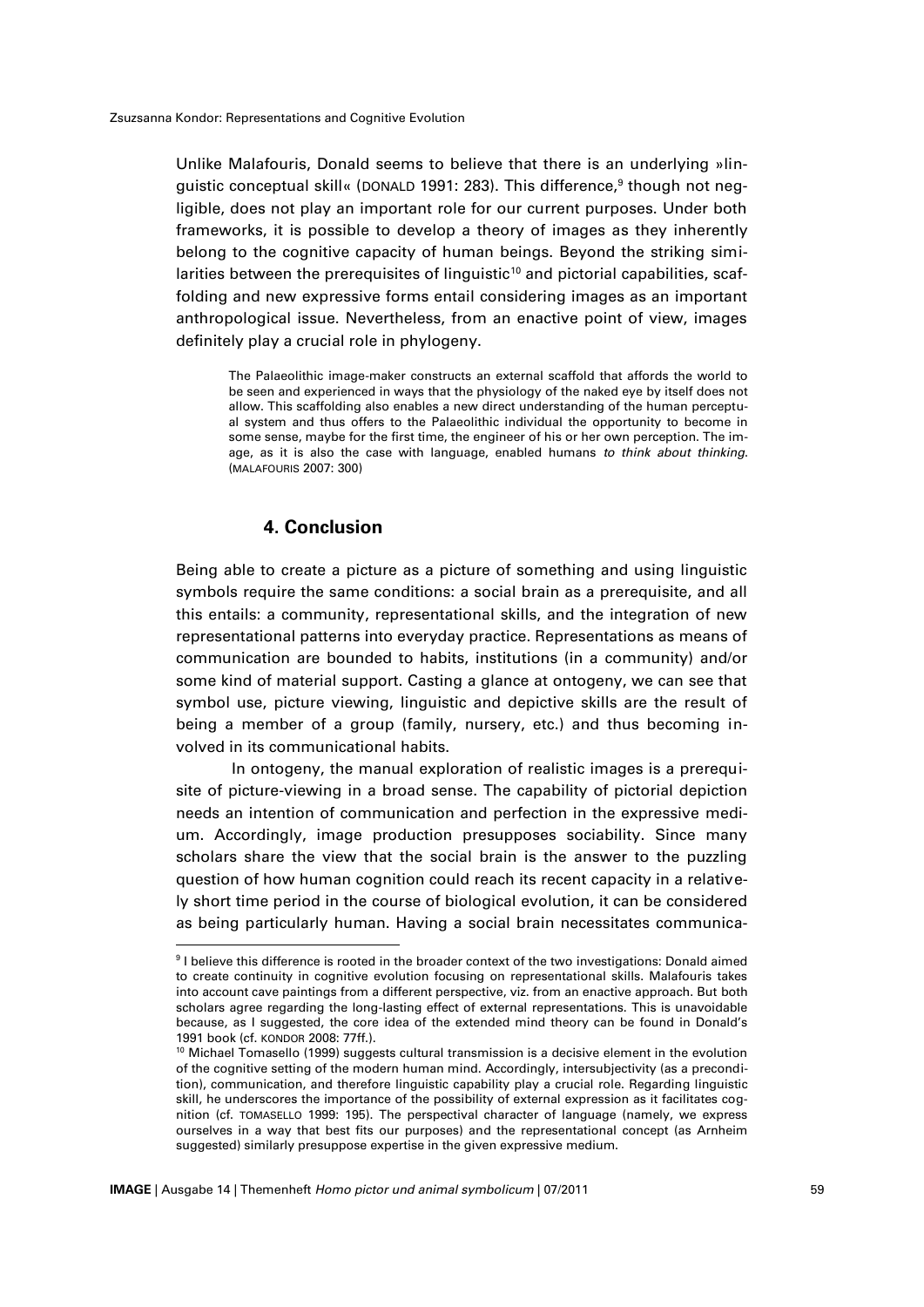tion. Communication presupposes the capability of objectification, *i.e*. sharing an experience/idea is possible only if it is accessible for others. Accordingly, representation plays a crucial role. Since representation is only possible as presentation, the expressive medium is decisive.

Representationalism as a highly resistant view in philosophy entered the scene of philosophical debate with the Cartesian dualism of the extended body and the immaterial mind quite explicitly. Under this dualist framework, we do not have a satisfying answer to the question of how it is possible to make a physical percept accessible for mental processing. The enactive approach seems to pave the way for an answer beyond the horizon of representationalism. It regards perception as an active engagement, as opposed to a passive acceptance of external stimuli for further cognitive processing that results in an internal representation.

The inclusion of bodily skills, and hence the importance of the responsive relation between the cognizing subject and her environment, shed a new light on the act of picture viewing, pictorial depiction and, the role of pictorial representation in phylogeny. Similarly, recent psychological experiments illuminate the special role of pictures in ontogeny: we learn the difference between a picture and its subject with the help of bodily exploration, and we gradually learn how we can use an expressive medium through the joyful activity of leaving traces, and with finer coordination, how we can use this medium to express something and develop *representational concepts*. All these result in a permanent refinement of cognitive capacity. Images as external representations enter a new light: as Donald suggests, they pave the way for creating an extra-cranial storage system, and according to Malafouris, like language, they open the floor for reflective thinking within the framework of material engagement.

#### **References**

ARNHEIM, RUDOLF: *Art and Visual Perception. A Psychology of the Creative Eye*. Berkerley [U of California P] 1974 BELTING, HANS: Toward an Anthropology of the Image. In: WESTERMANN, MARIËT (ed.): *Anthropologies of Art*. New Haven [Yale UP] 2005 CASATI, ROBERTO; VALERIA GIARDINO: Public Representations and Indeterminacies of Perspectival Content. In: KONDOR, ZSUZSANNA (ed.): *Enacting Images. Representation Revisited*. Cologne [Halem] 2012, forthcoming DELOACHE, JUDY S.: Becoming Symbol-Minded. In: *Trends in Cognitive* 

*Sciences*, 8(2), 2004, pp. 66—70 DONALD, MERLIN: *Origins of the Modern Mind. Three Stages in the Evolution of Culture and Cognition*. Cambridge, MA [Harvard UP] 1991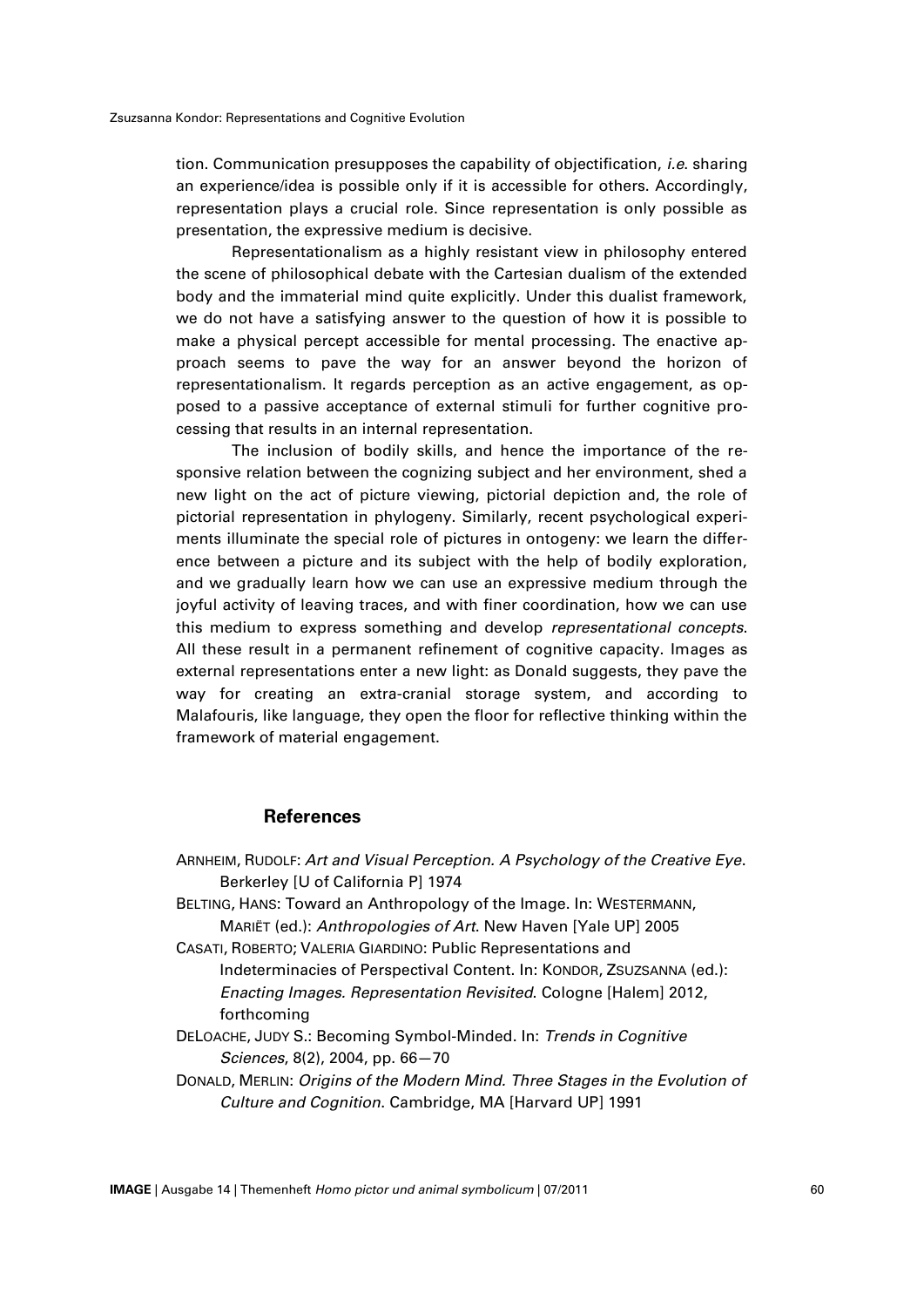- GOMBRICH, ERNST: *Art and Illusion: A Study in the Psychology of Pictorial Representation*. London [Phaidon Press] 1960
- DUNBAR, ROBIN I.M.: The Social Brain Hypothesis. In: *Evolutionary Anthropology*, 6(5), 1998, pp. 178—190
- HØFFDING, HARALD: On Analogy and Its Philosophical Importance. In: *Mind*, 14(54), 1905, pp. 199—209
- JACOB, PIERRE; MARC JEANNEROD: *Ways of Seeing. The Scope and Limits of Visual Cognition*. Oxford [Oxford UP] 2003

JAMES, WILLIAM: What is Emotion? In: *Mind*, 9(34), 1884, pp. 188—205

KONDOR, ZSUZSANNA: Being Mobile. Cognitive Multiplicity. In: KONDOR, ZSUZSANNA: *Embedded Thinking. Multimedia and the New Rationality*.

Frankfurt/M. [Peter Lang] 2008

- MALAFOURIS, LAMBROS: Before and Beyond Representation. Towards an Enactive Conception of the Palaeolithic Image. In: RENFREW, COLIN; IAIN MORLEY (eds.): *A Global Prehistory of Figurative Representation.*  Cambridge [McDonald Institute of Archaeological Research] 2007, pp. 287—302
- MALAFOURIS, LAMBROS: Metaplasticity and the Human Becoming. Principles of Neuroarchaeology. In: *Journal of Anthropological Sciences*, 88, 2010, pp. 49—72
- MERLEAU-PONTY, MAURICE: *Phenomenology of Perception*. Translated by Colin Smith. London [Routledge] 1962
- MITCHELL, WILLIAM J. THOMAS: *Iconology. Image, Text, Ideology*. Chicago [U of Chicago P] 1987
- NOË, ALVA: *Action in Perception.* Cambridge, MA [MIT Press] 2004
- NYÍRI, KRISTÓF: Gombrich on Image and Time. In: SACHS-HOMBACH, KLAUS; RAINER TOTZKE (eds.): *Bilder – Sehen – Denken*. Cologne [Halem] 2011
- THOMPSON, EVAN: *Mind in Life. Biology, Phenomenology, and the Sciences of Mind*. Cambridge, MA [The Belknap Press of Harvard UP] 2007
- TOMASELLO, MICHAEL: *The Cultural Origins of Human Cognition.* Cambridge, MA [Harvard UP] 1999

VARELA*,* FRANCISCO J.*;* EVAN THOMPSON; ELEANOR ROSCH*: The Embodied Mind. Cognitive Science and Human Experience.* Cambridge [MIT Press] 1993

WITTGENSTEIN, LUDWIG: *The Blue and Brown Books.* Oxford [Basil Blackwell] 1958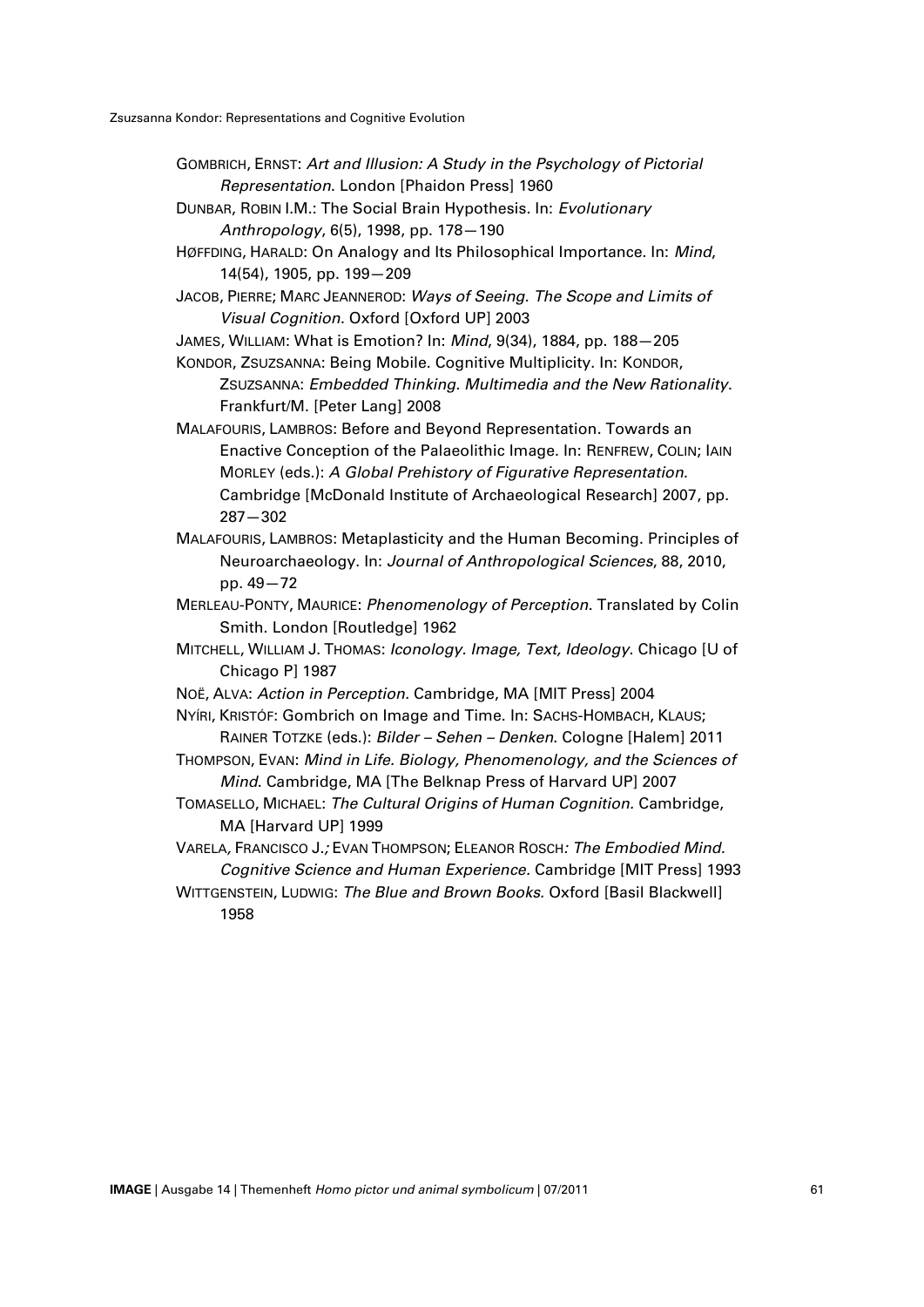[Inhaltsverzeichnis]

# Jakob Steinbrenner

# **Was heißt Bildkompetenz? Oder Bemerkungen zu Dominic Lopes' Kompetenzbedingung**

#### **Abstracts**

In his book *Understanding Pictures* (1996), Dominic Lopes suggests that a picture theory should be checked for four conditions. One of them is the condition of competence. It remains unclear whether these four conditions have a specific status or precise validity for specific persons. It is a goal of my paper to resolve or to reduce these uncertainties. In order to do that, I start sketching the motivation and the method of Lopes in part one. Then I present the condition of competence in part two and explain its function in the third part. This leads to the question whether the condition of competence can be applied only to pictures and picture systems or also to terms and languages. Another question behind my reflections is: Why picture philosophy? My explanations however provide an implicit answer to that question at best.

Dominic Lopes schlägt in seinem Buch *Understanding Pictures* (1996) vier Bedingungen vor, die Bildtheorien erfüllen sollen. Eine davon ist die Kompetenzbedingung. Unklar bleibt, für wen diese und die anderen drei Bedingungen gelten sollen und welchen Status sie haben. Diese Unklarheiten zu beseitigen oder zumindest zu vermindern, ist ein Ziel meiner Überlegungen. Dazu werde ich im ersten Teil Lopes' Motivation und Methode kurz beschreiben, im zweiten Teil die Kompetenzbedingung vorstellen und im dritten Teil darauf eingehen, wozu sie dient. Dies wird zur Frage führen, ob sie allein auf Bilder beziehungsweise Bildsysteme oder auch auf Ausdrücke beziehungsweise Sprachen anwendbar ist. Eine weitere Frage, die hinter meinen Überlegungen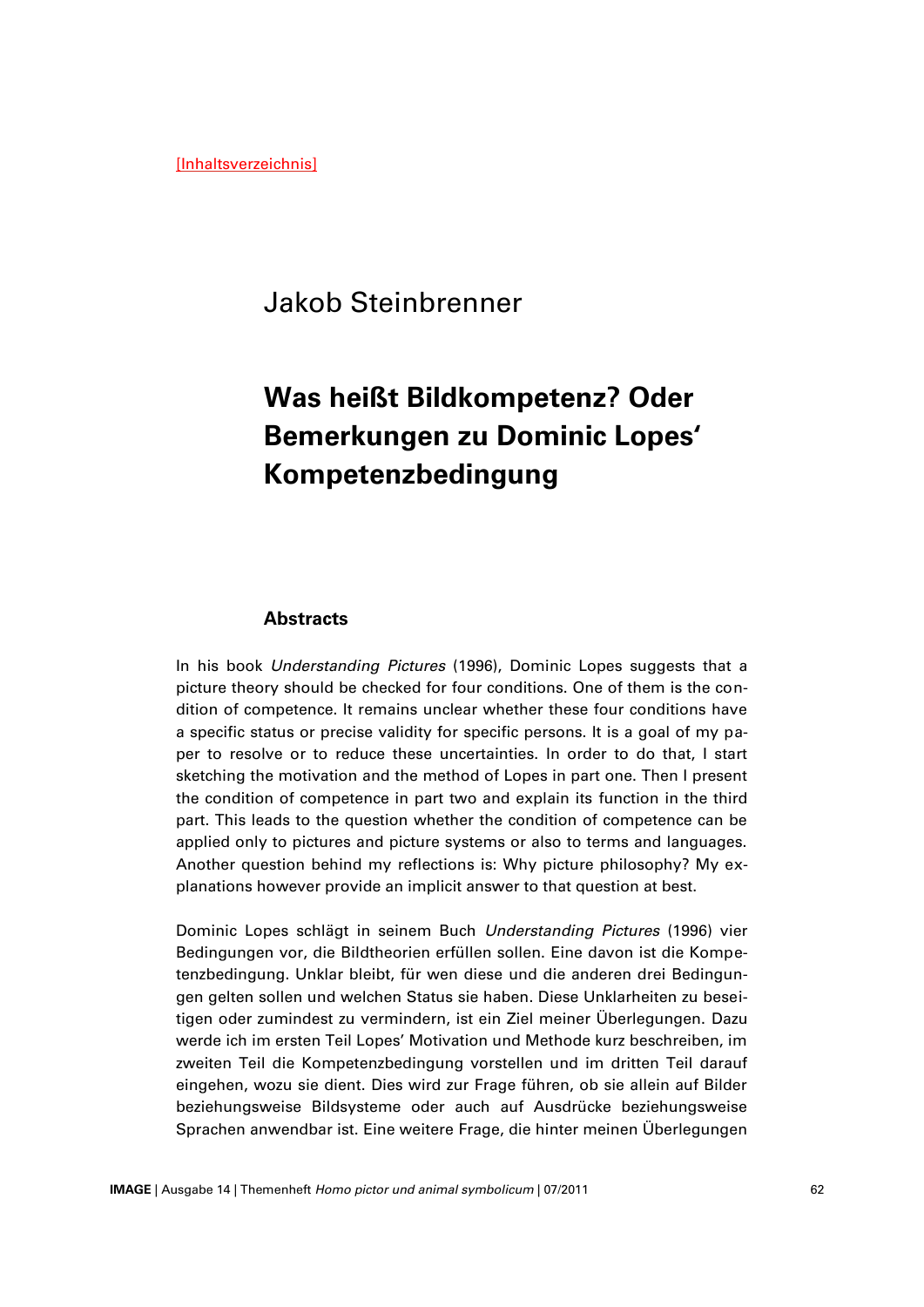steht, lautet: Wozu Bildphilosophie? Meine Darlegungen werden bestenfalls eine implizite Antwort auf diese Frage geben.

#### **1. Lopes' Motivation und Methode**

Lopes geht in seinem Buch *Understanding Pictures* der Frage nach, wie es Bildern möglich ist, uns unter geeigneten Umständen Erfahrungen zu vermitteln, die der Welt Eigenschaften zuschreiben, wie sie durch Bilder repräsentiert werden:

(T1) Wenn wir ein Bild auf die richtige Weise erfahren, haben wir eine Erfahrung, welche die Welt mit Eigenschaften repräsentiert, die das Bild der Welt zuschreibt (vgl. LOPES 1996: 4).

Dafür, dass eine Bildtheorie T1 erklären kann, muss sie nach Lopes vier Bedingungen genügen. Warum es genau vier Bedingungen und nicht noch weitere sind, dazu erfahren wir wenig. Man muss sich darüber im Klaren sein, dass diese Bedingungen in einer Metatheorie zweiter Stufe formuliert sind, d.h., sie sollen für Bildtheorien gelten, die den Anspruch haben, T1 zu erklären. T1 selbst kann dabei sowohl als Satz der Umgangssprache wie auch des metatheoretischen Ansatzes von Lopes verstanden werden. Was für einen Status hat T1 in der Umgangssprache? Ist es beispielsweise eine umgangssprachliche Erklärung wie folgende?

›Max hat Nasenbluten, weil er einen Schlag auf die Nase erhielt.‹

Hiergegen lässt sich einwenden, dass es in T1 nicht um die Erklärung einer Tatsache geht, sondern um die Erklärung, wie ein Ausdruck gebraucht wird. Viele Philosophen sprechen in diesem Fall von einer begrifflichen Erklärung. Ich ziehe an dieser Stelle den Ausdruck ›grammatikalischen Satz‹ vor, wie er von Wittgenstein verwendet wird, da der Ausdruck ›Begriff‹ in philosophischen Kontexten für gewöhnlich einen ganzen Rattenschwanz von Problemen mit sich bringt.

Grammatikalische Sätze zeichnen sich im Gegensatz zu gewöhnlichen beschreibenden Sätzen dadurch aus, dass sie festlegen, wie bestimmte Ausdrücke zu verwenden sind. Auf T1 bezogen heißt das, T1 dient dazu, den Gebrauch des Ausdrucks ›ein Bild auf die richtige Weise erfahren‹ zu bestimmen. Wichtig für die weiteren Überlegungen ist, dass ein grammatikalischer Satz Ausgangspunkt einer metatheoretischen Überlegung zweiter Stufe ist. Für Lopes bedeutet dies, von jeder brauchbaren Bildtheorie, die T1 erklären will, zu fordern, dass sie seinen vier Bedingungen genügt. 1

<sup>1</sup> Eine Frage dabei ist, ob T1 in der Umgangssprache und der Metatheorie dieselbe Bedeutung hat. Eine Antwort darauf setzt offensichtlich eine Klärung des Ausdrucks ›bedeutungsgleich‹ voraus – bekanntermaßen ein philosophisches Mammutprojekt.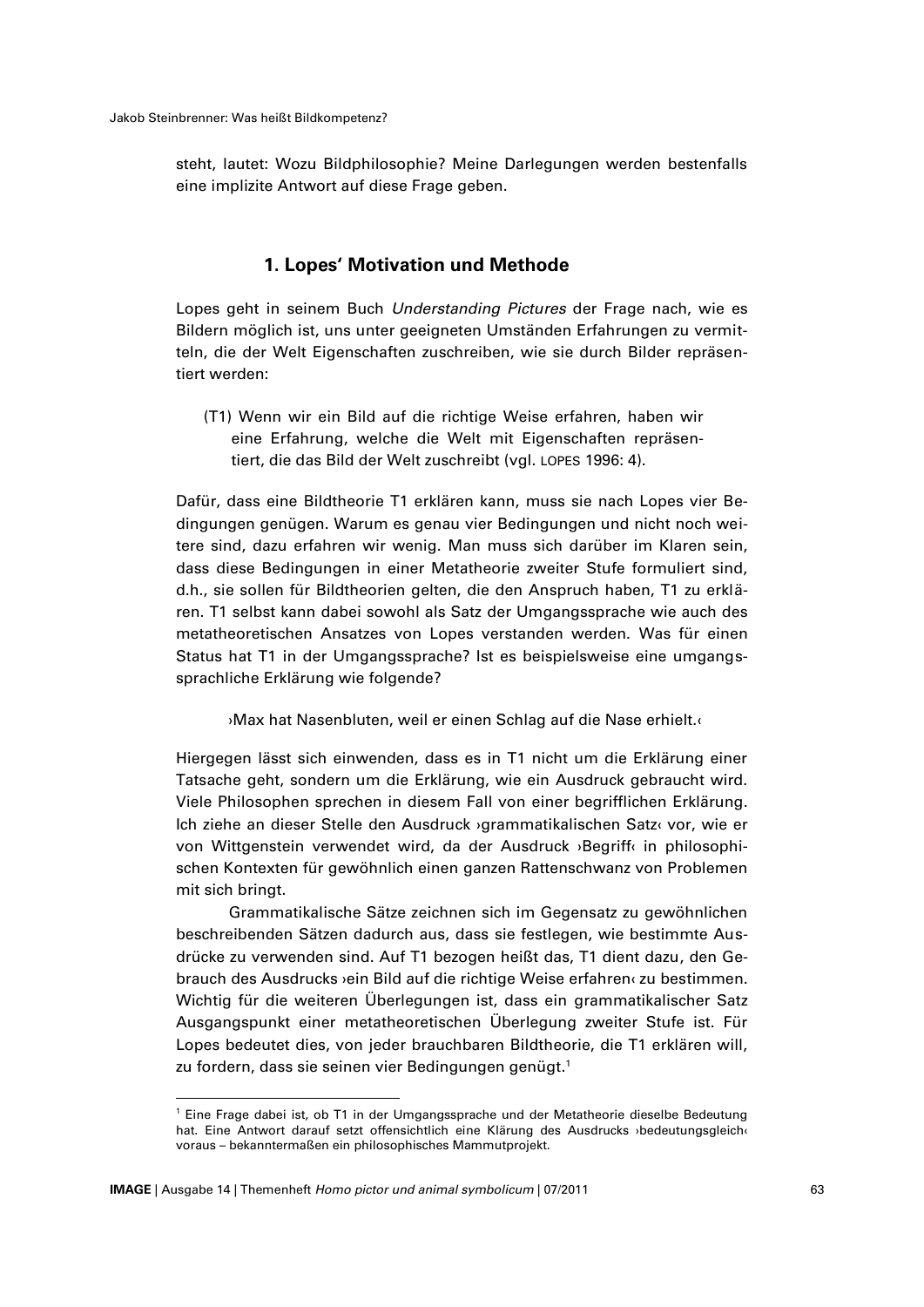Welche Theorien hat Lopes dabei im Blick? Es sind philosophische Theorien von Wollheim, Walton, Peacocke, Goodman und anderen (vgl. STEINBRENNER 2009). Wollen diese aber T1 oder überhaupt etwas erklären? Erinnert sei an Wittgensteins Ausspruch, alle Erklärung muss weg und an ihre Stelle bloße Beschreibung treten. Für Wittgenstein hieß dies, Philosophie kann einzig die Grammatik verschiedener Sprachspiele beschreiben und sonst nichts. <sup>2</sup> Eine solche rigide philosophische Auffassung findet sich in der Bildphilosophie nicht. Ich halte das für bedauerlich, da eine ausführlichere philosophische Untersuchung der Grammatik unserer Rede über Bilder bis heute fehlt.

Die Theoretiker, die Lopes im Auge hat, fühlen sich nur begrenzt dem Wittgensteinschen Programm verpflichtet. Was nun ist ihr Ziel und ihre Methode? Formulieren wir es schwach: Alle sind daran interessiert, zu verstehen, wie es dazu kommt, dass Bilder für uns Gegenstände, Ereignisse etc. darstellen können. Sie untersuchen dazu nicht oder nur begrenzt die Grammatik, sondern entwickeln Thesen zur Struktur von Bildern, dem Wahrnehmen und Verstehen von Bildern, der Kommunikation durch Bilder etc. Was für einen Status haben aber diese Thesen? Es sind sicherlich keine empirischen Thesen, auch wenn sie häufig auf Thesen aus empirischen Theorien aufbauen. Gleichwohl wird mit ihnen ein allgemeiner Anspruch vertreten, insoweit sie dazu dienen sollen, prinzipielle Strukturen offenzulegen. Dazu wird in diesen Theorien auf Untersuchungen aus anderen Bereichen der Philosophie – wie etwa der Erkenntnistheorie, Ontologie, Sprachphilosophie – zu unserer Rede über Bilder und einem begrenzten Bildmaterial zurückgegriffen. Hieraus wird in den in Frage stehenden Theorien eine Fachterminologie entwickelt, mit deren Hilfe bestimmte grundsätzliche Fragen geklärt werden sollen. Wie aber stehen diese Theorien zu dem Wittgensteinschen Programm? Ich denke, die analytischen bildphilosophischen Theorieansätze, auf die Lopes zielt, werden zum einen dazu entwickelt, unseren lebensweltlichen Umgang mit Bildern besser zu verstehen, wobei ihre Anhänger glauben, dass hierzu eine bloße Beschreibung der Sprache im Sinne Wittgensteins nicht ausreicht. Zum anderen handelt es sich bei diesen Theorien um Metatheorien, die Theorien untersuchen und bewerten, deren Thema *Bilder*sind. Analytische Bildtheoretiker verwenden dazu eine Sprache, für die sie den Anspruch erheben/von der sie meinen, dass sie relativ nah an der Umgangssprache und zuweilen bestimmter Wissenschaftssprachen ist. Ein Grund hierfür ist, dass sie wünschen und glauben, damit eine relativ klare und verständliche Sprache zur Verfügung zu haben. Für orthodoxe Wittgensteinianer lässt sich dieser Wunsch aber nicht verwirklichen und dies aus zwei Gründen. Erstens, analytische Bildtheorien dieses Zuschnitts sind Pseudotheorien, da sie keine empirischen Hypothesen aufstellen, und zweitens, Philosophie als abschließende Metasprache muss sich immer der Umgangssprache bedienen, der Sprache, in der wir schlussendlich immer Theorien beschreiben und beurteilen.

<sup>&</sup>lt;sup>2</sup> Begleiterscheinung dabei kann sein, der berühmten philosophischen Fliege den Weg aus dem Fliegenglas zu zeigen.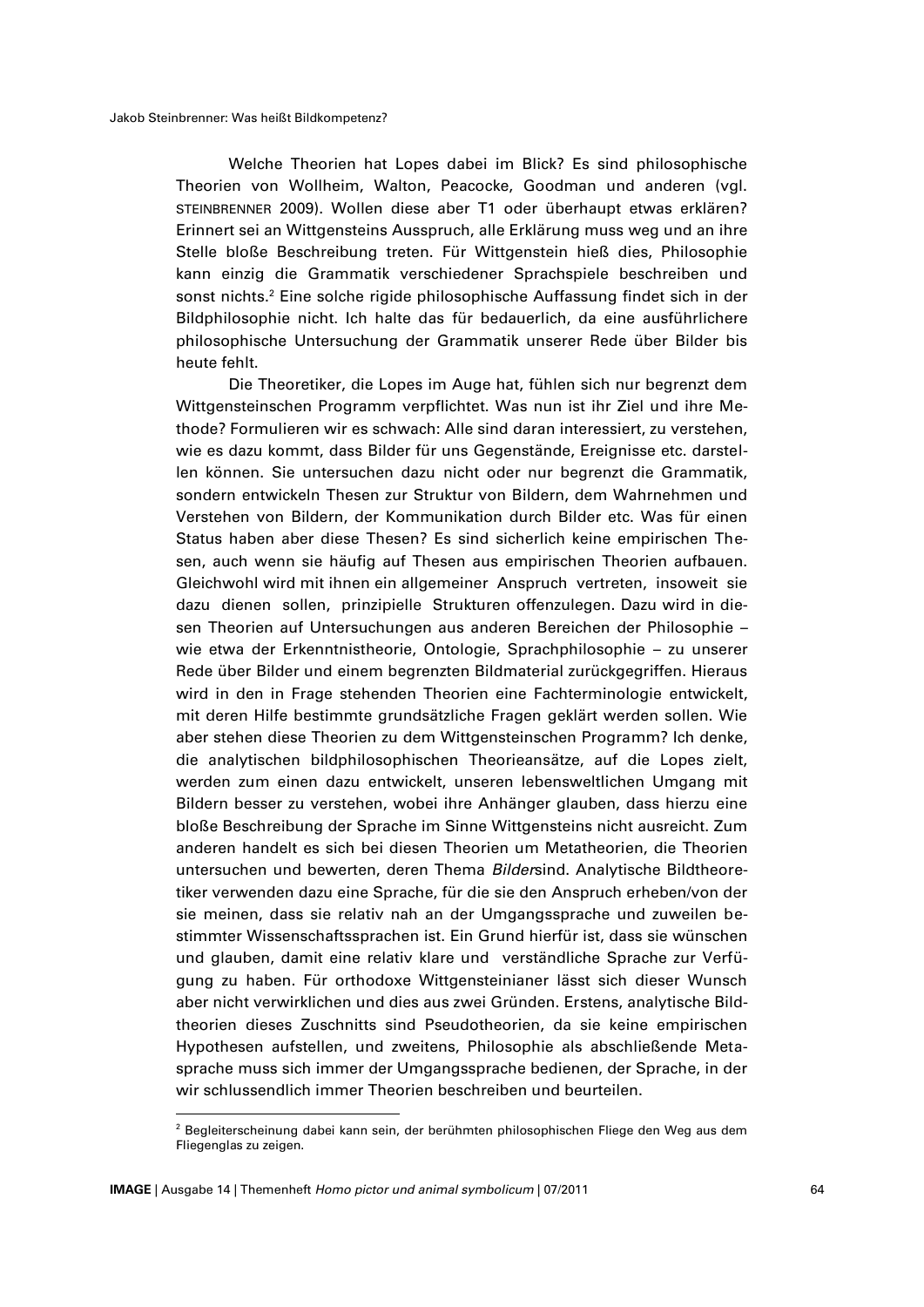Zu einem gewissen Grade teilt Lopes vermutlich diese Auffassung. Für ihn sind seine vier Bedingungen philosophische und damit metatheoretische Bedingungen, die er aus unserem praktischen Umgang und damit unserer Rede über Bilder zu gewinnen glaubt. Sie sollen ihm dazu dienen, die Schwächen von Ähnlichkeits- und Symboltheorien und den Vorteil seiner eigenen Aspekt-Wiedererkennungstheorie aufzuzeigen. Von zentraler Bedeutung ist dabei die Kompetenzbedingung, da sie in der Auseinandersetzung zwischen Ähnlichkeits- und Zeichentheoretikern eine wichtige Rolle spielt.

### **2. Lopes' Kompetenzbedingung**

Die Kompetenzbedingung setzt sich für Lopes aus zwei Komponenten zusammen:

- Generativitätsbedingung: Eine Bildtheorie muss erklären können, wie es dazu kommt, dass unbekannte Bilder nicht auf die Weise erlernt werden müssen wie unbekannte Wörter oder Ausdrücke. Wenn wir einmal ein bildliches Darstellungssystem verstanden haben, dann können wir jedes weitere Bild, das in dieser Weise hergestellt ist, verstehen, vorausgesetzt das Sujet ist uns vertraut. In diesem Sinne sind Bilder generativ (vgl. LOPES 1996: 70).
- Transferenzbedingung: Wenn jemand mit einem bildlichen Darstellungssystem vertraut ist, dann kann er mit Hilfe von Bildern Dinge, die ihm bis dato unbekannt sind, in der Welt erkennen. Das heißt, er kann sein Bildwissen transferieren (vgl. LOPES 1996: 71). 3

Während die Generativität also voraussetzt, dass die Sujets bekannt sind, erlaubt die Transferenz, neue Sujets der Bilder zu erlernen. Ähnlichkeitstheorien besitzen nun offenbar genau die Stärke, diese beiden Fähigkeiten zu erklären. So ist es beispielsweise die Umrisslinie, (vgl. HOPKINS 1998; HYMAN 2006) die Bild und dargestellter Gegenstand teilen, die dem Bildbetrachter erlaubt, das Motiv zu erkennen.

Eine Erklärung in dieser schlichten Form steht dem Zeichentheoretiker nicht zur Verfügung; ihm zufolge sind Bilder arbiträre Zeichen, deren Bedeutung wir ähnlich Sprachen erlernen müssen. Die Arbitrarität der Bilder widerspricht daher dem ersten Anschein der Fähigkeiten zur Transferenz und Generativität im Umgang mit Bildern.

Bevor ich auf diese Diskrepanz zwischen Ähnlichkeits- und Zeichentheorie genauer eingehe, sei auf einige grammatikalische Sätze verwiesen, mit denen sich die beiden Komponenten der Kompetenzbedingung motivieren lassen. Ein Problem ist der Ausdruck des Darstellungssystems. Dieser Begriff ist offensichtlich kein umgangssprachlicher und zudem bleibt in der

<sup>&</sup>lt;sup>3</sup> Den Ausdruck ›transfer‹ in diesem Zusammenhang hat erstmals SCHIER 1986: Kap. 3 verwendet.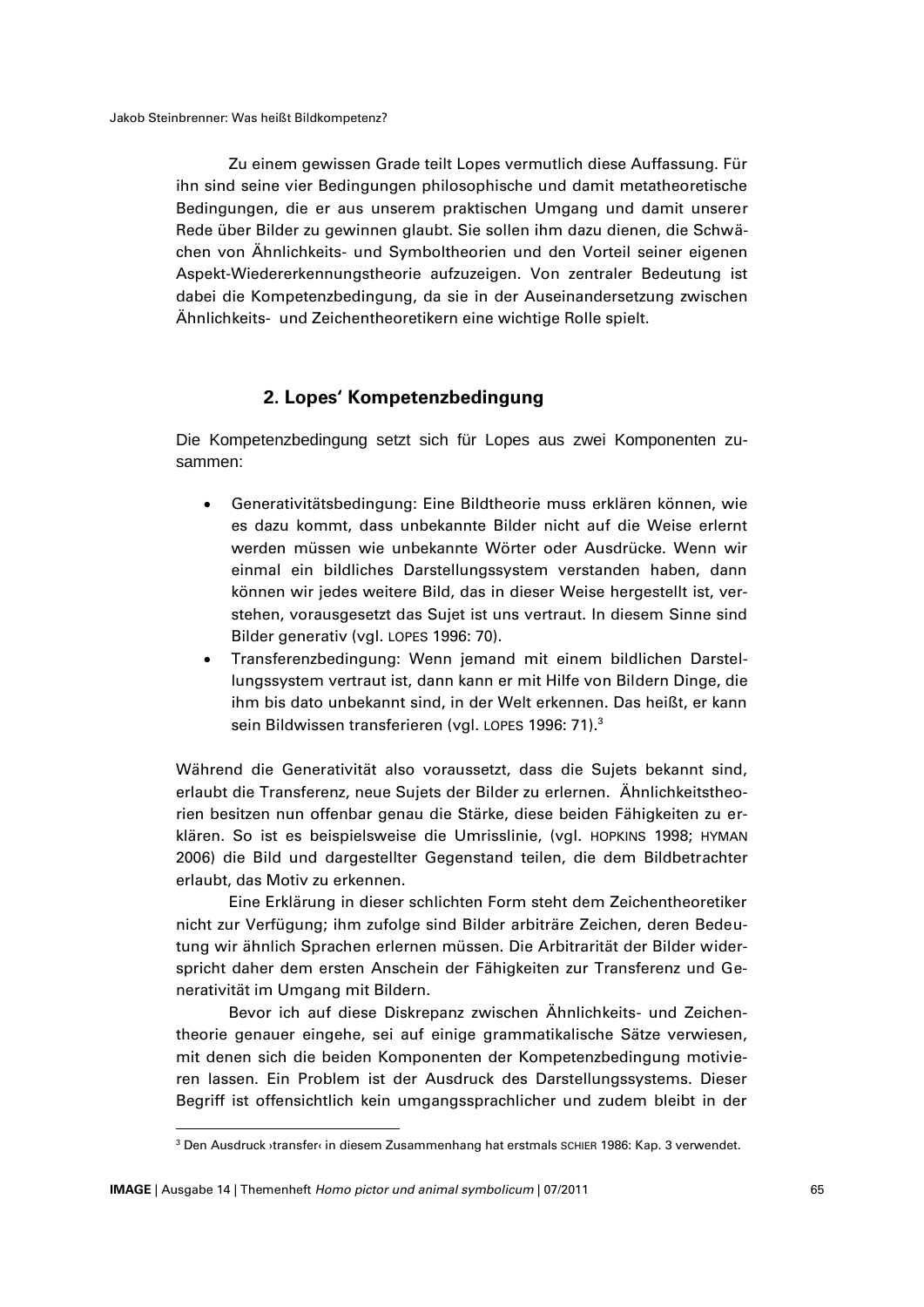ganzen bildwissenschaftlichen Literatur unklar, wie sich Bildsysteme individuieren lassen.

Ungeachtet dessen können wir festhalten, dass Menschen, die mit bestimmten ›Arten‹ von darstellenden Bildern vertraut sind, zumeist jedes neue Motiv, soweit es ihnen aus der realen Welt bekannt ist, sogleich erkennen können. So folgt aus der Annahme, dass eine Person mit einem Bildsystem vertraut ist, also bisher in den meisten Fällen sogleich erkannt hat, was ein Bild aus dem betreffenden System darstellt, auch neue Motive erkennt, soweit ihr die Gegenstände aus der Erfahrung bekannt sind. 4 In diesem Sinn lässt sich der Satz (G) als grammatikalischer verstehen:

(G) Wenn eine Person P mit einem darstellenden Bildsystem B\* vertraut ist, dann kann P im Allgemeinen sogleich neue Motive des Bildsystems B\* erkennen, insofern ihr die dargestellten Gegenstände etc. bekannt sind.

Aus Vertrautheit mit einem Bildsystem folgt daher im Allgemeinen, dass die Person neue Motive erkennt. Wir können also beispielsweise aus dem Satz

- (1) Max kennt sich mit dem Bildsystem B\* aus, auf Satz (2) schließen:
- (2) Max kann neue Motive in B\* erkennen, insofern ihm die dargestellten Gegenstände etc. bekannt sind.

Auf ähnliche Weise wie die Generativitätsbedingung lässt sich die Transferenzbedingung erklären.

(T) Wenn eine Person mit einem darstellenden Bildsystem B\* vertraut ist, dann kann P im Allgemeinen ihr bis dato unbekannte Gegenstände etc. aufgrund eines Bildes aus B\* sogleich erkennen.

Fügt man die Bedingungen (G) und (T) zusammen und verstärkt sie im Sinne einer Äquivalenz erhält man (K):

(K) Eine Person P ist mit einem darstellenden Bildsystem B\* genau dann vertraut, wenn P im Allgemeinen (i) sogleich neue Motive des Bildsystems B\* erkennen kann, insofern ihr die dargestellten Gegenstände etc. bekannt sind, und (ii) sie ihr bis dato unbekannte Gegenstände etc. aufgrund eines Bildes aus B\* sogleich erkennen kann.

Gegen (K) kann eingewendet werden, dass – wie schon erwähnt – unklar ist, was ein Bildsystem oder eine Art von Bildern ist und die Folgerungsbeziehungen in einer oder beiden Richtungen zu stark sind. Wenn der Einwand

<sup>4</sup> Damit soll natürlich nicht bestritten werden, dass eigentlich bekannte Gegenstände, wenn sie in ungewohnten Perspektiven, Beleuchtungen etc. dargestellt werden, nicht erkannt werden.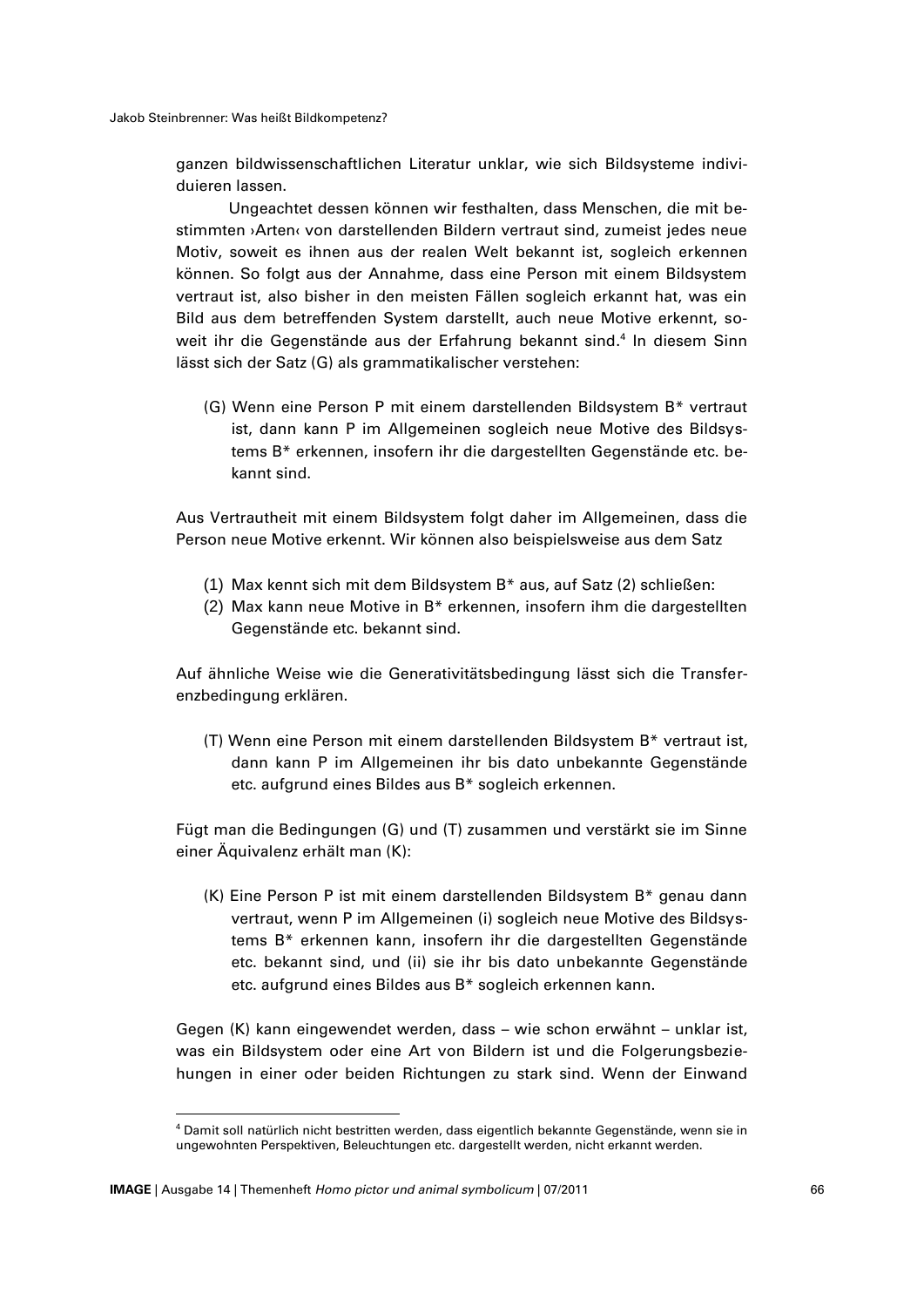zutreffend ist, folgt daraus, dass es sich um keinen grammatikalischen Satz im Sinne Wittgensteins handeln kann. Grundlage für den Dissens über den Status von K sind also unterschiedliche Sprachintuitionen. Diese können zu folgenden beiden Einwänden führen:

- (a) K ist falsch.
- (b) K ist nicht falsch, aber aufgrund des Dummys ›Bildsystem‹ nichtssagend.

Der Einwand (a) beruht auf der Annahme, dass aus einer Vertrautheit mit einem Bildsystem nicht (i) und (ii) folgt und aus (i) oder (ii) keine Vertrautheit mit einem Bildsystem folgt. Im einen Fall wird der Einwand auf einem klaren und unstrittigen Gegenbeispiel beruhen, im anderen Fall nur auf unterschiedlichen Sprachintuitionen. Der Einwand (b) beruht dagegen auf der Annahme, dass der Ausdruck ›Bildsystem‹ keiner der natürlichen Sprache ist und damit keine Gebrauchsregeln für ihn vorliegen. Daher ist er gewissermaßen ein Dummy. Wenn die Einwände (a) oder (b) zutreffend sind, wie kommt es dann dazu, dass wir zumindest das Gefühl haben, (K) zu verstehen? Der Kritiker von K kann hier zu zwei Erklärungen geben:

- (b1) Mit K wird versucht, einen neuen Ausdruck (›Bildsystem‹) in die Umgangssprache einzuführen, d.h. eine neue Regel. Fraglich ist es, ob auf diese Weise ein neuer Ausdruck in die Umgangssprache einfach eingeführt werden kann.
- (b2) K ist ein Axiom oder eine Definition einer Theorie oder zumindest eines Theorieansatzes. Ziel der Theorie ist es, Klarheit in unsere Rede über Bilder zu bringen. Ob dies aber gelingt, ist äußerst fraglich, da die Ausdrücke ›Bild‹ etc. in der Theorie nicht mehr dieselbe Bedeutung wie in der ursprünglichen Sprache besitzen.

Meines Erachtens kann ein Vertreter von K mit dem Einwand (b1) leben. Ob der Versuch gelingen wird, den neuen Ausdruck ›Bildsystem‹ einzuführen, wird die Zukunft zeigen. Im schlimmsten Fall ist es ein folgenloser Fehlschlag. Der Einwand (b2) ist dagegen fundamentaler Art. Er beruht auf einem holistischen Sprachmodell, das bekanntermaßen bestimmte Stärken hat. Gleichwohl lässt sich an dieser Stelle dagegen argumentieren. So lässt sich die These vertreten, dass die meisten syntaktisch identischen Ausdrücke und Sätze in der Theorie wie auch in der Umgangssprache dieselbe Bedeutung haben. Sonst wäre eine Theorie, in der neue Ausdrücke eingeführt werden, unverständlich. Gleiches kann auch für Theorien zutreffen, die K erhalten. Daher ist der Einwand (b2) nicht zwingend.

Aber auch wenn man das holistische Modell akzeptiert, folgt daraus nicht notwendigerweise, dass die Theorie nicht Einblicke in die Rede über Bilder ermöglichen kann. So gilt ja für Theorien allgemein, dass sie auf der Einführung neuer Ausdrücke oder der Veränderung der Verwendung von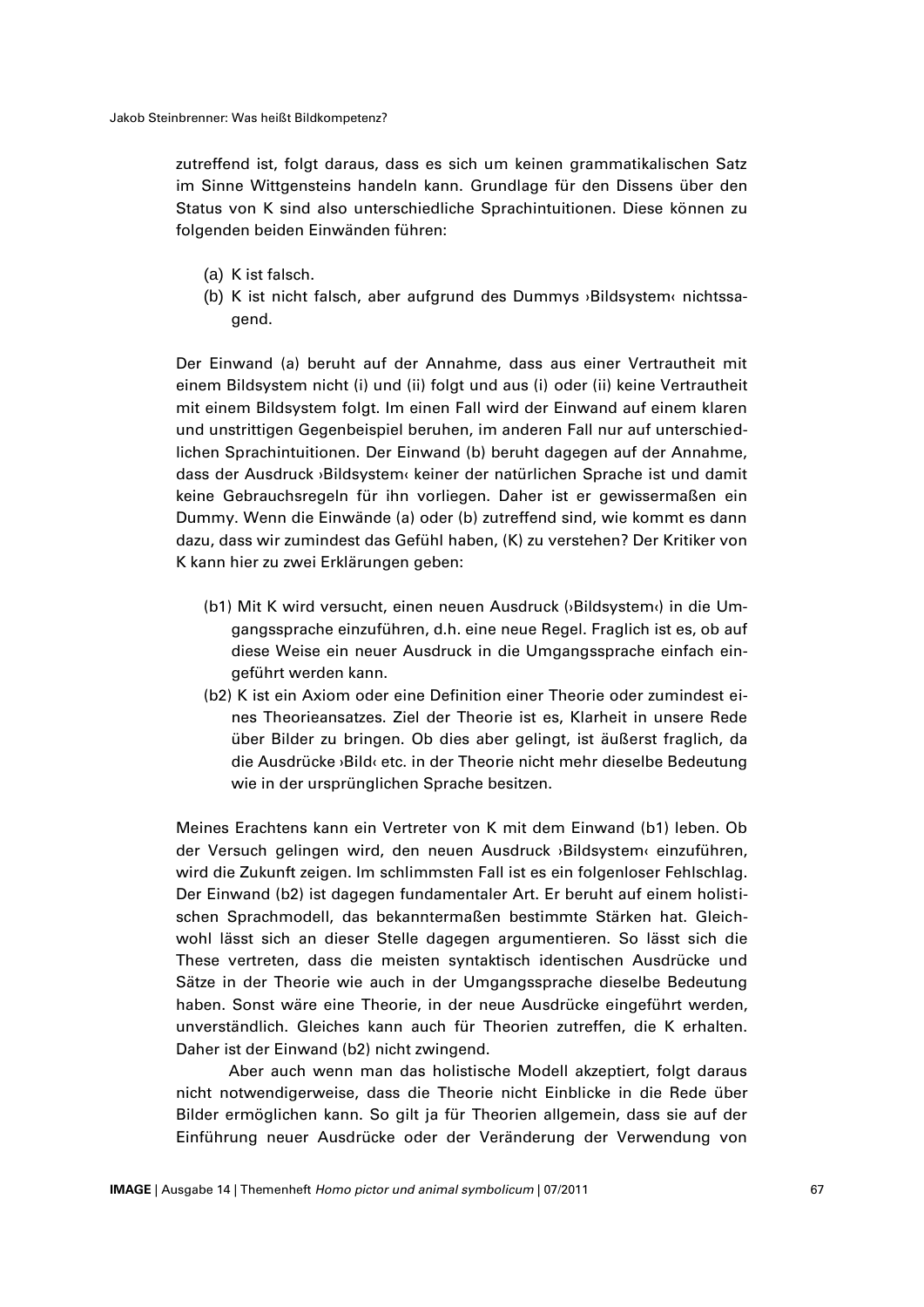Ausdrücken der Umgangssprache beruhen. Eine Theorie, die K erhält, ist gleichwohl keine empirisch naturalistische Theorie, sondern eine, deren Ziel es ist, Klarheit über die Strukturen unserer Sprache zu gewinnen. An dieser Stelle ist es sinnvoll, auf eine kleine sprachliche Feinheit hinzuweisen. K ist ein Satz einer Theorie. Eine Theorie, die K enthält, erfüllt die Kompetenzbedingung, weil in ihr K gültig ist, aber sie bietet keine empirische Erklärung für K. Sie legt nur fest, dass bestimmte Schlüsse auf Grund des Schemas K gültig sind. So folgt beispielsweise aus Satz (1) Satz (2):

- (1) Max ist mit einem darstellenden Bildsystem B\* vertraut.
- (2) Max kann im Allgemeinen (i) sogleich neue Motive des Bildsystems B\* erkennen, insofern ihm die dargestellten Gegenstände etc. bekannt sind, und (ii) er kann ihm bis dato unbekannte Gegenstände etc. aufgrund eines Bildes aus B\* sogleich erkennen.

Soweit zum Schema oder Satz K. Was hat der aber mit der Kompetenzbedingung zu tun beziehungsweise was soll diese genauer besagen?

### **2.1 Wozu die Kompetenzbedingung?**

Soll die Kompetenzbedingung besagen:

- (A) eine brauchbare empirische Theorie soll den Satz K erklären oder zumindest keine Ergebnisse liefern, die mit ihm unvereinbar sind, oder
- (B) eine philosophische Theorie über Bilder muss den Satz K enthalten?

Versteht man die Kompetenzbedingung in Lesart (B), wird klar, dass die Fragen ›Warum gelingt es Max, wenn er mit dem Bildsystem vertraut ist, neue Motive zu erkennen?‹ und ›Warum ist Max, wenn er neue Motive erkennt, mit dem Bildsystem vertraut?‹ einfach und ohne jeden Rückgriff auf eine empirische Theorie in einer philosophischen Theorie zu beantworten sind. Grund hierfür ist, dass eine brauchbare philosophische Theorie den Satz K beinhalten muss, der besagt, wie bestimmte Ausdrücke korrekt zu verwenden sind.

Sicherlich lässt sich eine Sprache denken, in der K nicht gilt, aber in dieser Sprache würden Ausdrücke wie beispielsweise ›Bild‹ und ›Darstellung‹ andere Bedeutungen besitzen beziehungsweise in anderen Folgerungszusammenhängen verwendet werden wie in der Umgangssprache.

Fassen wir kurz zusammen: Sätze der Art von K sind Sätze einer Theorie, die uns Auskunft über die Struktur unserer Rede über Bilder geben soll. Diese Theorie ist dabei empirisch neutral, insofern sie keine empirische Antwort darauf gibt, warum beispielsweise K gültig ist. Empirische Antworten sind dagegen solche, die behaupten, dass K aufgrund wahrgenommener Ähnlichkeiten oder bestimmter sozialer Strukturen gültig ist. Die Kompetenzbedingung im Sinne Lopes' ist dabei eine metatheoretische Bedingung, die von allgemeinen Bildtheorien fordert, dass sie mit K vereinbar sind und zu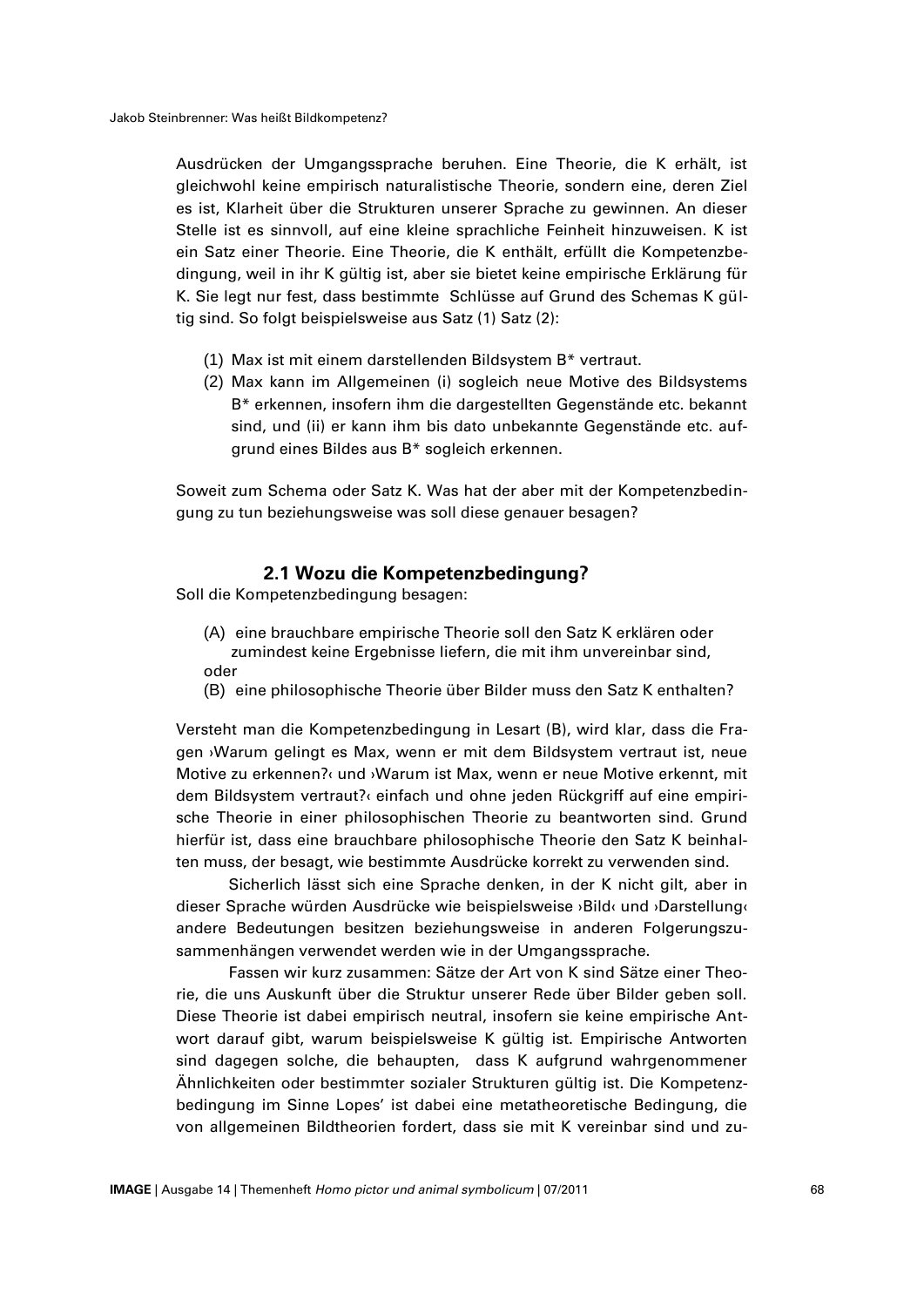dem Aufschluss darüber geben sollen, warum K gilt.<sup>5</sup> Dieser Bedingung genügt beispielsweise Goodmans symboltheoretischer Ansatz nicht. Gleiches gilt beispielsweise auch für wahrnehmungspsychologische Theorieansätze, in denen man sich allein mit der Augenbewegung beim Bildbetrachten auseinandersetzt und in denen keine weiteren Schlüsse betreffs K gezogen werden. Theorieansätze der genannten Art sind somit hinsichtlich K neutral. Ob sie hinsichtlich der Gültigkeit Ks erweitert werden können, ist eine interessante Frage, die im Einzelfall nicht leicht zu beantworten ist. Der wichtigere Aspekt der Kompetenzbedingung ist für Lopes gleichwohl der, dass eine brauchbare allgemeine (!) Bildtheorie der Kompetenzbedingung gerecht werden muss und dabei hat er vor allen Dingen rivalisierende philosophische Bildtheorien im Blick. Nicht weniger wichtig, aber bisher noch nicht beachtet ist überdies der Aspekt, dass mit K zudem Bilder von sprachlichen Ausdrücken unterschieden werden sollen. <sup>6</sup> Das führt zu folgender Frage: Soll die Kompetenzbedingung nur auf Bildtheorien oder auch auf Sprachtheorien angewendet werden?

Will man diese Frage beantworten, sollte zuerst einmal klar sein, dass man sich hier auf einer Metaebene zweiter Stufe befindet, da man Auskunft über Eigenschaften von Theorien geben muss. Die Frage lässt sich aber in gewisser Hinsicht in der Objektsprache ausdrücken, wenn stattdessen gefragt wird: Wie unterscheidet sich das Verstehen sprachlicher Ausdrücke von dem Verstehen von Bildern?

Wie kann ein Wittgensteinianer diese Frage beantworten? Der naheliegende Weg, um zu untersuchen, was ›X versteht eine Sprache‹ und was ›X versteht ein Bildsystem‹ heißt, ist ihm aufgrund des nicht umgangssprachlichen Ausdrucks ›Bildsystem‹ verbaut, der in den Augen des Wittgensteinianers ja nur ein Pseudoausdruck ist.

Der Wittgensteinianer wird uns Geschichten erzählen und Beispiele geben, die beschreiben, was es heißt, aufgrund eines Bildes Personen oder Gegenstände zu erkennen. Aber all dies wird ihn nicht zu den Thesen führen: K gilt oder K gilt nicht für sprachliche Ausdrücke. Der bereits mehrfach genannte Grund ist, dass der Ausdruck ›Bildsystem‹ keinen Platz in seiner ›Theorie‹ hat. Ungeachtet dessen glaube ich, dass die Wittgensteinsche Therapie hilfreich zur Beantwortung der Frage ist: Ist eine Erweiterung der Kompetenzbedingung auch auf Sprachtheorien möglich oder kann sie nur auf Bildtheorien angewendet werden?

Warum? Weil dadurch zuerst einmal deutlich macht, dass gar nicht klar ist, was verglichen werden soll, wenn man versucht, die Kompetenzbedingung auf Sprachtheorien zu erweitern. Sind es Wörter, Kennzeichnungen, Beschreibungen? Klar ist, dass wir einem Wort nicht auf dieselbe Weise an-

<sup>5</sup> Goodman gibt zwar Bedingungen dafür an, wie sich sprachliche von bildnerischen Zeichen unterscheiden, aber auf Fragen zur Generativität und Transferenz geht er nicht ein.

<sup>&</sup>lt;sup>6</sup> Soweit ich die Sachlage überblicke, wird in allen breiter angelegten philosophischen Bildtheorien darauf eingegangen, wie sich sprachliche Zeichen von Bildern unterscheiden.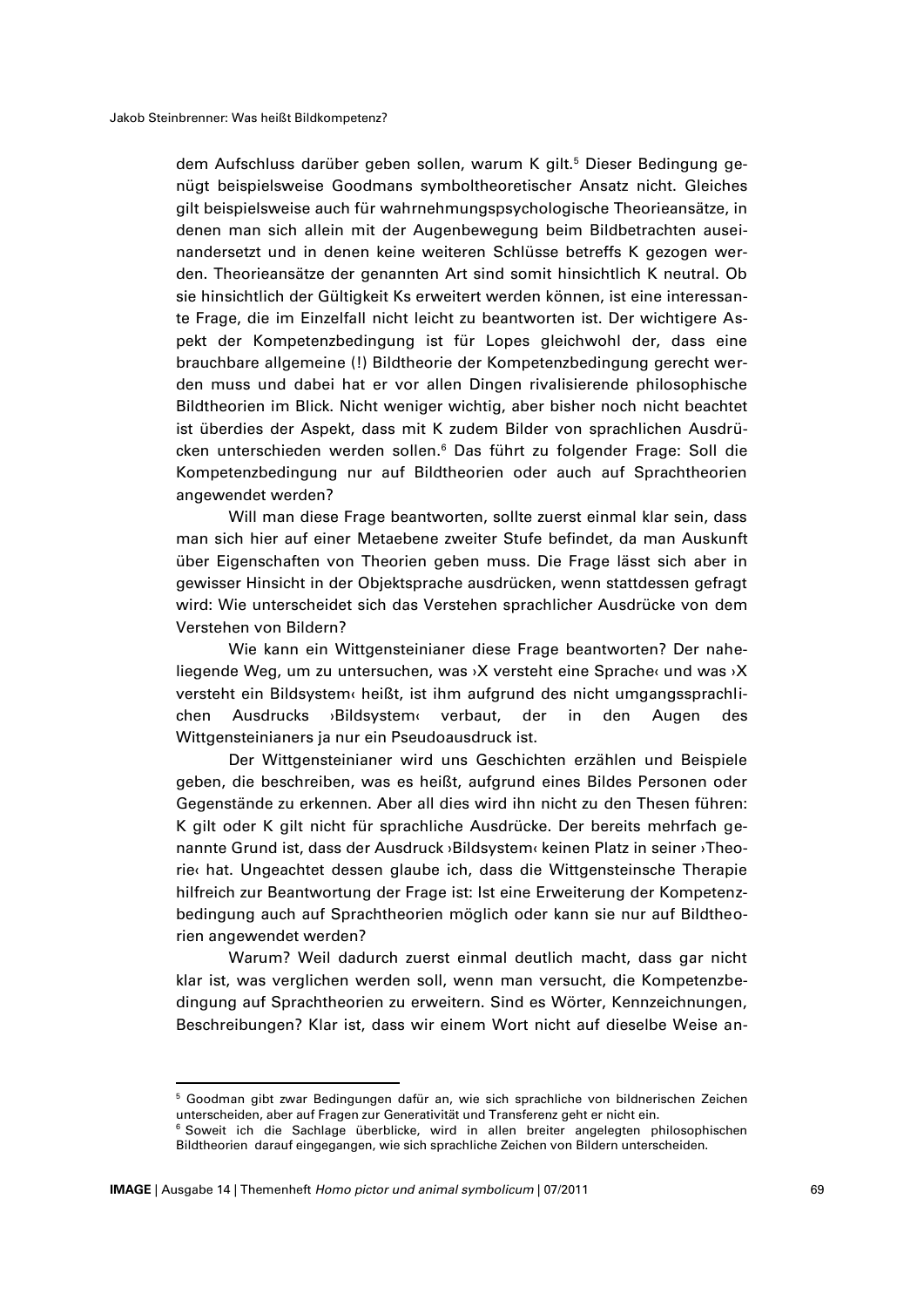#### Jakob Steinbrenner: Was heißt Bildkompetenz?

sehen, was es bedeutet, wie einem Bild. Wie sieht es aber mit Beschreibungen folgender Art aus?

›Die Farbe Mauve liegt zwischen Veilchenblau und Burgunderrot‹.

Personen, die mit Farben und üblichen Farbsystemen vertraut sind, werden aufgrund dieser Beschreibung wissen, wie die Farbe Mauve aussieht, auch wenn sie den Ausdruck bis dato nicht kannten. Dagegen könnte man einwenden, dass man eine Farbtafel der Farbe Mauve neben einen Stoff legen und damit sehen kann, ob der Stoff die Farbe Mauve besitzt, die Beschreibung dagegen nicht, und gilt Gleiches nicht auch für Bilder? Sollen wir diesen Vergleich ernst nehmen? Ich sehe, was ein Bild darstellt, aber ich muss einen Text lesen, um zu wissen, was er bedeutet. Heißt das nun nicht nur, dass ich im Vergleich zum Verstehen eines Textes häufig schneller erfasse, was ein Bild zeigt?

An dieser Stelle ist es hilfreich, auf eine prinzipielle Eigenart von Bildern aufmerksam zu machen:

(S) Bilder werden mit den Augen wahrgenommen und stellen Ansichten von Dingen dar, die wir prinzipiell mit den Augen wahrnehmen können.<sup>7</sup>

Gleiches gilt für Texte nicht. Aber daraus folgt nicht, dass Generativität und Transferenz nicht auch auf Sprachen übertragbar sind beziehungsweise die Kompetenzbedingung nicht auch für Sprachtheorien gilt.

Spätestens hier sind wir wieder bei der Debatte zwischen Ähnlichkeitsund Zeichentheoretikern angekommen. Grund hierfür ist, dass der Ähnlichkeitstheoretiker ja sagen will, dass im Gegensatz zu Zeichentheorien seine Theorie der Kompetenzbedingung gerecht wird. Denn nur er, so der Ähnlichkeitstheoretiker, kann einfach und überzeugend erklären, wie es aufgrund der Ähnlichkeit zur Generativität und Transferenz bei Bildern kommt und warum Generativität und Transferenz bei Texten nicht vorliegt.

Nehmen wir an, der Ähnlichkeitstheoretiker hat recht, hat er damit eine noch nicht explizierte Sprachregel entdeckt im Sinne von:

Wenn eine Person mit einer Sprache vertraut ist, folgt daraus nicht notwendigerweise, dass sie alle Ausdrücke, die ihr bekannte Gegenstände etc. bezeichnen, sogleich versteht. 8

Wohl nicht. Die Gültigkeit dieser Regel ist unabhängig von der These des Ähnlichkeitstheoretikers. Aus dieser Regel folgt aber auch nicht die Unhaltbarkeit einer konventionalistischen Auffassung. Denn genauso gilt:

<sup>7</sup> Diese These wird von vielen Bildtheoretikern (z.B. KULVICKI 2006; SCHOLZ 2004; WALTON 1990) kritisiert, aber für den Kernbereich der Bilder, um den es mir hier geht, trifft sie m.E. zu.

<sup>8</sup> Diese These widerspricht nicht K, da K die Abschwächung >im Allgemeinen‹ enthält (vgl. S. 6).